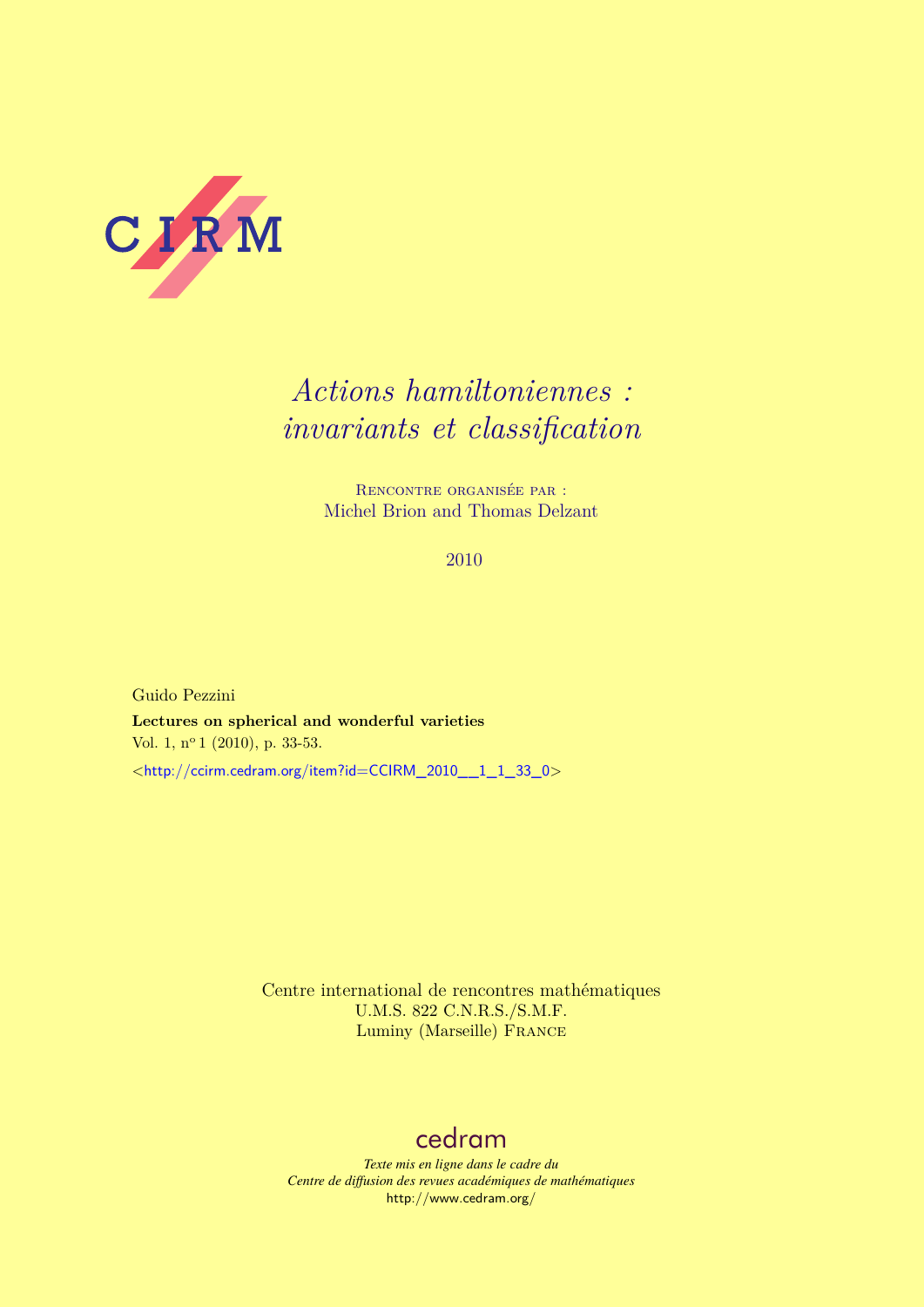# Lectures on spherical and wonderful varieties

Guido Pezzini

# **Abstract**

These notes contain an introduction to the theory of spherical and wonderful varieties. We describe the Luna-Vust theory of embeddings of spherical homogeneous spaces, and explain how wonderful varieties fit in the theory.

# 1. INTRODUCTION

These are the notes of a course given at the CIRM (Luminy), in occasion of the conference "Actions hamiltoniennes: invariants et classification", April 2009, and are intended as an introduction to the theory of spherical and wonderful varieties. Their goal is to explain the first main themes and provide some insight, mainly in the direction of the work in progress about the classification of spherical varieties.

The richness in examples is quite distinctive for this theory, and we illustrate here the details of some of the easiest ones. Other examples are found in the notes [\[Br09\]](#page-21-0) of Michel Brion and [\[B09\]](#page-21-0) of Paolo Bravi. On the other hand there exist already excellent references for many results hereby reported, especially [\[Br97\]](#page-21-0) but also [\[K91\]](#page-21-0) and [\[T06\]](#page-21-0). Therefore we skip or only sketch the proofs whenever they are easily found in the literature.

Prerequisites are basic notions of algebraic geometry and structure of linear algebraic groups; a general reference is the book [\[H75\]](#page-21-0).

For simplicity, we work over the ground field  $\mathbb C$  of complex numbers, although the entire theory of embeddings of spherical homogeneous spaces holds in any characteristic.

*Acknowledgments.* I would like to thank Paolo Bravi and Michel Brion for many useful comments and suggestions.

*General notations.* In these notes *G* will be a reductive connected linear algebraic group,  $B \subseteq G$ a fixed Borel subgroup and *T* ⊆ *B* a maximal torus. We will denote by *B*<sup>−</sup> the opposite Borel subgroup of *B* with respect to *T*. We will denote by  $S = {\alpha_1, \alpha_2, \ldots}$  the associated set of simple roots, by  $\alpha_1^{\vee}, \alpha_2^{\vee}, \ldots$  the corresponding coroots, and when *G* is semisimple we will denote by  $\omega_1, \omega_2, \ldots$  the fundamental dominant weights.

If *G* is a classical group, we choose always *B* to be the set of upper triangular matrices in *G* and *T* the set of diagonal matrices in *G*. Unless otherwise stated, we implicitly define symplectic and orthogonal groups using bilinear forms such that this choice of *B* and *T* gives resp. a Borel subgroup and a maximal torus.

If *H* is any affine algebraic group, we define the abelian group of its *set of characters*:

 $\Lambda(H) = {\lambda : H \to \mathbb{C}^*}$  homomorphism of algebraic groups}

and we will denote the group operation additively. As a particular case, we recall that  $\Lambda(B)$  and Λ(*T*) are canonically isomorphic, and they are free abelian groups of rank equal to rank *G*.

We will also denote by  $H^{\circ}$  the connected component containing the unit element  $e \in H$ , by  $C(H)$  the center of *H*, by  $H^u$  the unipotent radical of *H* and by  $H^r$  the radical of *H*.

Course taught during the meeting "Hamiltonian Actions: invariants et classification" organized by Michel Brion and Thomas Delzant. 6-10 April 2009, C.I.R.M. (Luminy).

<sup>2000</sup> *Mathematics Subject Classification.* 14J50, 14L30, 14M17.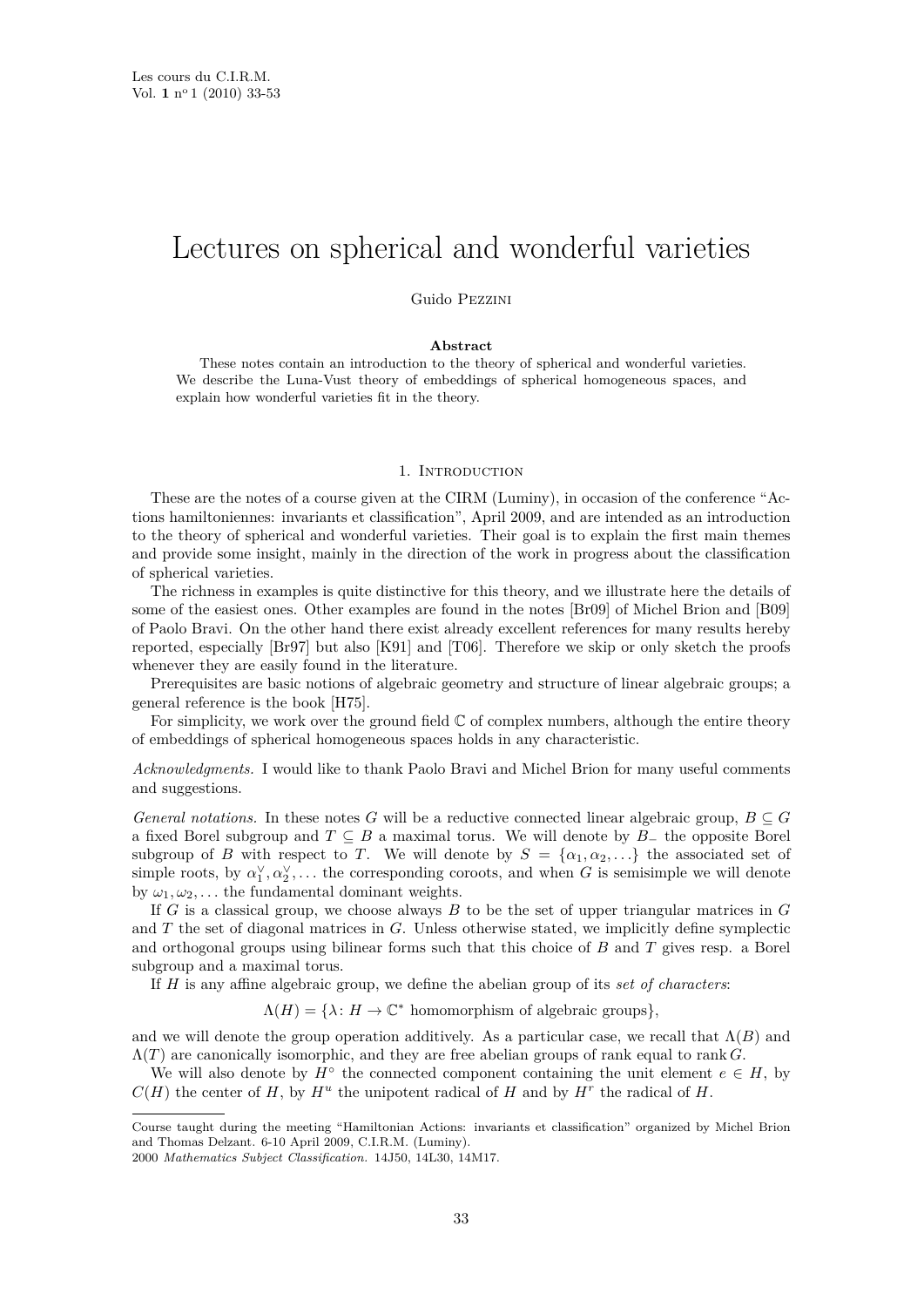<span id="page-2-0"></span>A homogeneous space for *G* is a couple  $(X, x)$  with *X* a homogeneous *G*-variety and  $x \in X$ , which is called the *base point*. The quotient  $G/H$  for  $H$  a closed subgroup is naturally a homogeneous space, with base point *H*.

# 2. Spherical varieties

### 2.1. **Introduction and toric varieties.**

**Definition 2.1.1.** A *G*-variety *X* is *spherical* if it is normal, and *B* has an open orbit on *X*.

Let  $x \in X$  be a point in the open *B*-orbit. Then its *G*-orbit *Gx* is open in *X*; if we denote by *H* the stabilizer of *x* in *G*, then *Gx* is equivariantly isomorphic to the homogeneous space  $G/H$ . We also say that *X* is an *embedding* of the homogeneous space *G/H* (a slightly more precise definition is needed and will be given in [§2.5\)](#page-10-0). On the other hand, when a quotient  $G/H$  is a spherical variety, we will say that *H* is a *spherical subgroup*. In this case the *B*-orbit of  $H \in G/H$  is open if and only if *BH* is an open subset of *G*; we will say that *H* is *B*-spherical if this occurs.

**Definition 2.1.2.** Let *X* be a spherical *G*-variety. We denote by  $X_G^{\circ}$  its open *G*-orbit, and by  $X_B^{\circ}$  its open *B*-orbit.

The study of spherical *G*-varieties can be divided into two big steps:

- (1) Fix a spherical subgroup  $H \subseteq G$ , and study all the embeddings *X* of  $G/H$ .
- (2) Study all possible spherical subgroups  $H \subseteq G$ .

In this paper, we will discuss the first step. A general theory of embeddings of homogeneous spaces has been developed by Luna and Vust in [\[LV83\]](#page-21-0) in great generality, using essentially discrete valuations. For a spherical homogeneous space, this theory can be reformulated in a quite effective way, leading to results that have strong formal analogies with the theory of toric varieties.

**Example 2.1.1.** Let  $G = SL_2$ , and  $H = T$ . Then *H* is the stabilizer of a point in  $G/H =$  $\mathbb{P}^1 \times \mathbb{P}^1 \setminus \text{diag}(\mathbb{P}^1)$ , where *G* acts diagonally (and linearly on each copy of  $\mathbb{P}^1$ ). The Borel subgroup *B* has an open orbit, namely the set of couples  $(p, q) \in \mathbb{P}^1 \times \mathbb{P}^1$  where  $p \neq q$  and both are different from the unique point  $[1,0]$  fixed by *B* in  $\mathbb{P}^1$ .

As we will check in [§2.5,](#page-10-0) the homogeneous space  $G/H$  admits only two embeddings: the trivial embedding  $X = G/H$ , and  $X = \mathbb{P}^1 \times \mathbb{P}^1$ .

**Example 2.1.2.** Let again  $G = SL_2$ , but take  $H = U$  the set of unipotent upper triangular matrices (see [\[Br09,](#page-21-0) Example 1.12.3]). Then  $G/H$  is equivariantly isomorphic to  $\mathbb{C}^2 \setminus \{(0,0)\},$ where *G* acts linearly. The Borel subgroup *B* has an open orbit, namely all points  $(x, y) \in \mathbb{C}^2$  with  $y \neq 0$ .

Here *G/H* admits five different nontrivial embeddings (with obvious action of *G* extending the one on  $G/H$ :

- (1)  $X_1 = \mathbb{C}^2$ ,
- (2)  $X_2 = \mathbb{P}^2$ , viewed as  $\mathbb{C}^2 \cup$  (the line at infinity) (i.e.  $\mathbb{P}^2 = \mathbb{P}(\mathbb{C}^2 \oplus \mathbb{C})$ ),
- (3)  $X_3 = \mathbb{P}^2 \setminus \{(0,0)\}\)$ , where we mean  $(\mathbb{C}^2 \setminus \{(0,0)\}) \cup (\text{the line at infinity}),$
- (4)  $X_4$  = the blowup of  $X_1$  in  $(0,0)$ ,
- (5)  $X_5$  = the blowup of  $X_2$  in  $(0,0)$ .

As an introduction to the techniques we will use, let us review very briefly the basics of the theory of toric varieties. We refer to [\[F93\]](#page-21-0) for a complete tractation.

**Definition 2.1.3.** A *toric variety* for the torus  $T = (\mathbb{C}^*)^n$  is a normal variety *X* where *T* acts faithfully with an open orbit.

The faithfulness is only convenient and not essential, one can indeed pass to the quotient of *T* by the kernel of the action.

Definition 2.1.3 is a special case of Definition 2.1.1, where  $G = B = T$ . In other words a toric variety is an embedding of the spherical homogeneous space  $T/\{e\}$ .

The theory begins describing the affine toric varieties for *T*: such an *X* is completely described by its ring of regular functions C[*X*]. The *T*-action induces a structure of rational *T*-module on  $\mathbb{C}[X]$ , which is itself a *T*-submodule of the ring  $\mathbb{C}[T]$  of regular functions on *T*.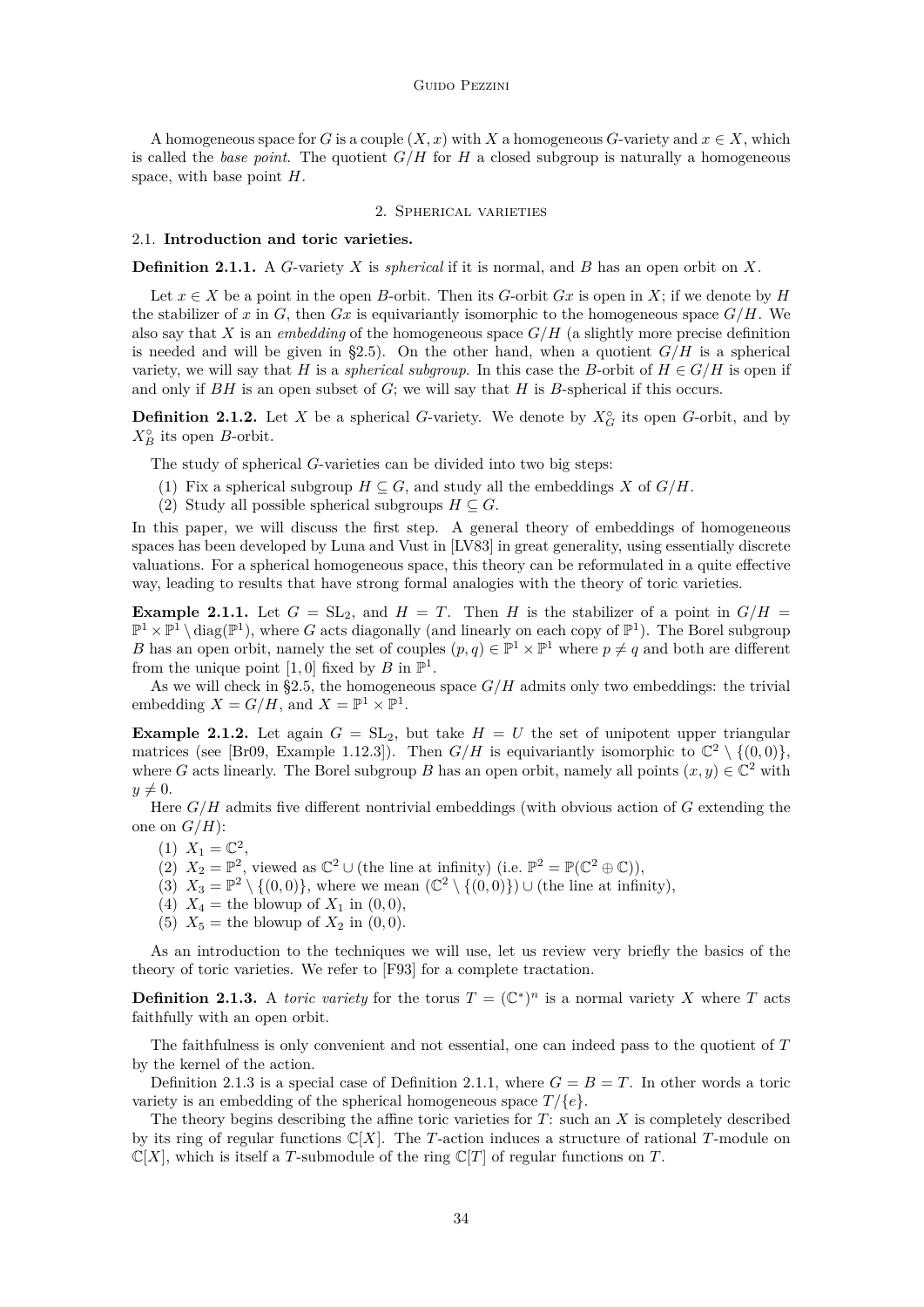<span id="page-3-0"></span>We know that  $\mathbb{C}[T]$  contains all irreducible *T*-modules exactly once, and each is 1-dimensional (see also [\[Br09,](#page-21-0) Examples 2.3.2 and 2.11.1]). The choice of  $\mathbb{C}[X]$  inside  $\mathbb{C}[T]$  is therefore equivalent to the choice of its irreducible submodules, and this is also equivalent to the choice of which *characters* of *T* extend to regular functions on *X*. Loosely speaking, this gives a correspondence:

$$
\mathbb{C}[X] \longleftrightarrow
$$
 a convex polyhedral cone  $\sigma \subset \Lambda(T)$ 

A further step is done by looking at the vector space  $N(T) = \text{Hom}_{\mathbb{Z}}(\Lambda(T), \mathbb{Q})$ , and taking the dual convex cone  $\sigma^{\vee}$ , defined to be the set of functionals that are non-negative on  $\sigma$ :

$$
\mathbb{C}[X] \longleftrightarrow \sigma \subset \Lambda(T) \longleftrightarrow \sigma^{\vee} \subset N(T).
$$

Before stating a precise theorem, let us introduce a little twist in this procedure. Although being completely equivalent, this will look non-standard compared to the usual approach. Let *X* be an affine toric variety; each irreducible *T*-submodule of  $\mathbb{C}[X]$  is 1-dimensional, so it is made of *T*-eigenvectors: we consider their common *T*-eigenvalue (again a character). We then associate to  $\mathbb{C}[X]$  all the *T*-eigenvalues obtained in this way.

This is non-standard, in the following sense. If a character  $\lambda \in \Lambda(T)$  extends to a regular function on *X*, then it is a *T*-eigenvector of  $\mathbb{C}[X]$ . But its *T*-eigenvalue, also called its *T*-weight, is  $(-\lambda)$ , thanks to the fact that the action on  $\mathbb{C}(T)$  induced by left translation is given by:

$$
(t\lambda)(\bullet) = \lambda(t^{-1}\bullet) = \lambda(t^{-1})\,\lambda(\bullet) = (-\lambda)(t)\,\lambda(\bullet).
$$

This produces a correspondence where the convex cone  $\sigma^{\vee}$  is the opposite of the cone usually considered in the theory of toric varieties. For example, the "standard"  $\mathbb{C}^n$ , where  $(\mathbb{C}^*)^n$  acts linearly with weights  $\lambda_1, \ldots, \lambda_n$  (where  $\lambda_i(t_1, \ldots, t_n) = t_i$ ), will be represented here by:

$$
\sigma^{\vee} = (\mathrm{span}_{\mathbb{Q}_{>0}}\{-\lambda_1,\ldots,-\lambda_n\})^{\vee} \subset N(T)
$$

which is exactly the opposite of the usual convention.

**Theorem 2.1.1.** *Let us fix an algebraic torus T.*

- (1) *Any toric T-variety is the union of affine T-stable open sets, which are themselves toric T-varieties.*
- (2) *In a toric T-variety each orbit closure is the intersection of T-stable subvarieties of codimension* 1*.*
- (3) *The above correspondence induces a bijection between the affine toric T-varieties (up to T-equivariant isomorphism) and the strictly convex polyhedral cones in N*(*T*)*.*
- (4) *As a consequence, toric T-varieties (up to T-equivariant isomorphism) are classified by families of strictly convex polyhedral cones in N*(*T*)*, called* fans*, that satisfy the following properties:*
	- *any face of a cone of the fan belongs to the fan;*
	- *the intersection of two cones of the fan is always a face of each.*

**Example 2.1.3.** Let us consider  $(\mathbb{C}^*)^3$  acting linearly on  $\mathbb{C}^3$  with weights  $\lambda_1, \lambda_2, \lambda_3$ . It induces naturally an action of the quotient  $T = (\mathbb{C}^*)^3 / \text{diag}(\mathbb{C}^*)$  on  $\mathbb{P}^2$  in such a way that  $\mathbb{P}^2$  is a toric *T*-variety. A cover with affine *T*-stable open sets is given by  $U_i = \{ [x_1, x_2, x_3] | x_i \neq 0 \}$  for  $i = 1, 2, 3$ . Taking  $\mu_1 = \lambda_1 - \lambda_3$  and  $\mu_2 = \lambda_2 - \lambda_3$  as a basis for  $\Lambda(T)$ , and setting  $\sigma_i^{\vee}$  the cone in  $N(T)$  associated to  $U_i$ , the fan of  $\mathbb{P}^2$  is:



Before getting back to spherical varieties we make a few remarks about the differences arising when we replace the torus  $T$  with a reductive group  $G$ , possibly non-abelian. The basic observation is that *T* is both reductive and solvable, whereas if *G* is non-abelian we have two different groups: a reductive one  $(G)$  and a solvable one  $(B)$ . This induces significant differences in the theory; more precisely, Theorem 2.1.1 as stated above is false for the general (i.e. spherical) case: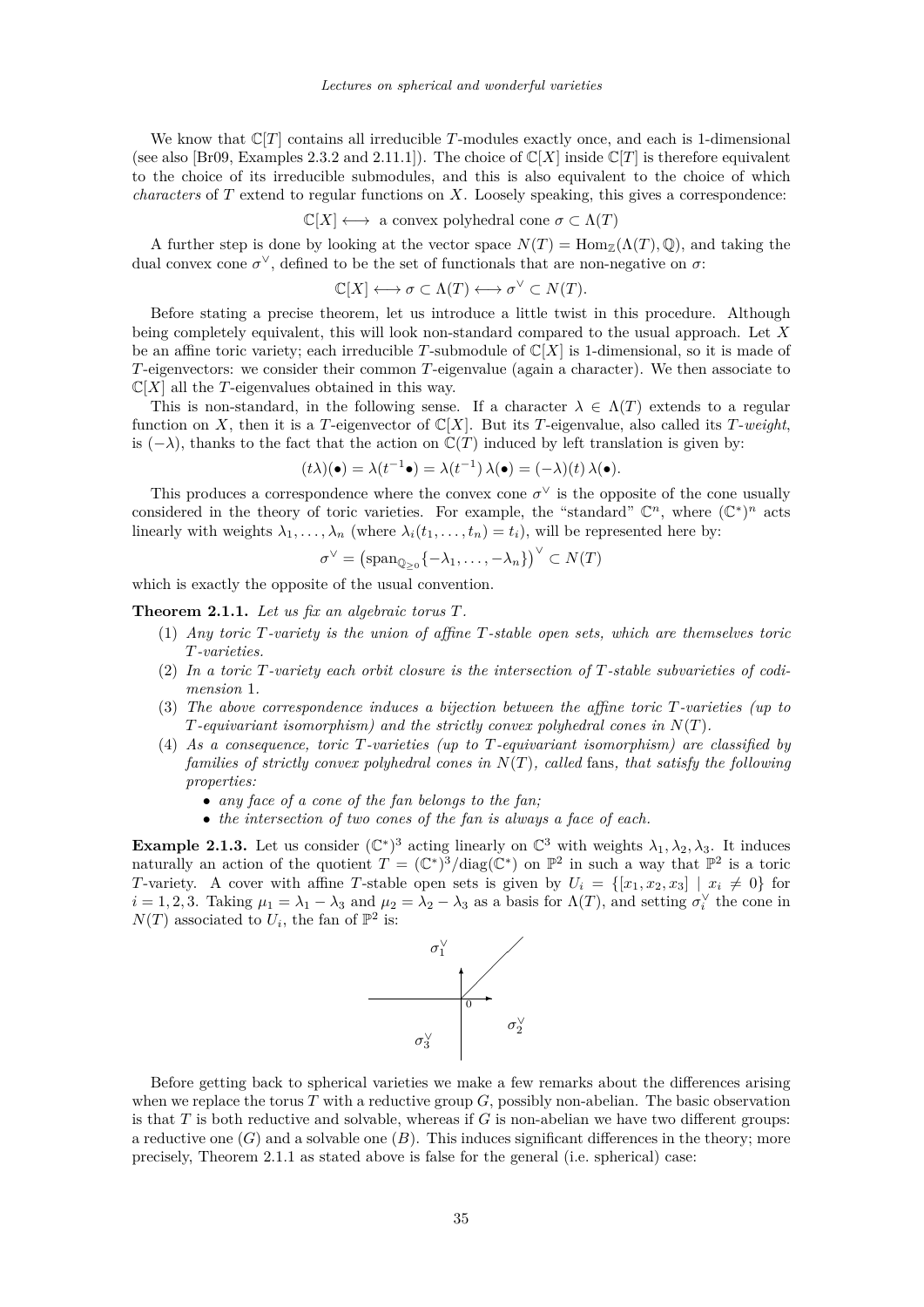- <span id="page-4-0"></span>• Part [1](#page-3-0) does not hold, as shown by the example of  $SL_2$  acting linearly on  $\mathbb{P}^1$ .
- Part [2](#page-3-0) does not hold, take for example  $SL_2$  acting linearly on  $\mathbb{C}^2$ .
- No analog of parts [3](#page-3-0) and [4](#page-3-0) can hold without substantial modification, see e.g. Example [2.1.1](#page-2-0) where there is only one non-trivial embedding.

Nevertheless, it is possible to generalize the notions and definitions we have seen so far, and prove a somewhat similar classification for the embeddings of a fixed spherical homogeneous space. Roughly speaking, one approaches the problems arising with Theorem [2.1.1](#page-3-0) by:

- using covers of quasi-projective open sets, instead of affine ones;
- using *B*-stable codimension 1 subvarieties, instead of *G*-stable ones;
- adding further structure to  $N(T)$  and to the fans of convex cones.

2.2. **Invariants and** *G***-stable subvarieties.** From now on *G/H* will denote a spherical homogeneous space; unless otherwise stated, *X* will denote a spherical variety whose open orbit is *G*-isomorphic to *G/H*.

# **Definition 2.2.1.**

(1) We define the set of rational functions on *X* that are *B*-*eigenvectors* (or *B*-semi-invariant):

*.*

$$
\mathbb{C}(X)^{(B)} = \left\{ f \in \mathbb{C}(X) \setminus \{0\} \mid bf = \chi(b) f \,\forall b \in B, \text{ where } \chi \colon B \to \mathbb{C}^* \right\}
$$

- (2) For any  $f \in \mathbb{C}(X)^{(B)}$  the associated *B-weight*  $\chi$  is a character of *B* and it is also denoted by  $\chi_f$ .
- (3) The set of all *B*-weights of rational functions on *X* is denoted by:

$$
\Lambda(X) = \{ \chi_f \mid f \in \mathbb{C}(X)^{(B)} \}.
$$

It is a free abelian group; its rank is by definition the *rank* of *X*.

- (4) For any  $\chi \in \Lambda(X)$ , the functions  $f \in \mathbb{C}(X)^{(B)}$  such that  $\chi = \chi_f$  are all proportional by a scalar factor. We will denote by  $f<sub>\chi</sub>$  one of them, which is intended as defined up to a multiplicative scalar.
- (5) We define the Q-vector space:

$$
N(X) = \operatorname{Hom}_{\mathbb{Z}}(\Lambda(X), \mathbb{Q}).
$$

Part 4 is an immediate consequence of the fact that *X* is spherical: if  $f_1, f_2$  have weight  $\chi$  then  $f_1/f_2$  is *B*-invariant, therefore constant on *X*.

All the above objects defined for *X* are obviously invariant under *G*-equivariant birational maps. In other words, they depend only on the open *G*-orbit *G/H* of *X*.

**Example 2.2.1.** (Rank 0.) Let  $G = SL_{n+1}$ . Then  $X = \mathbb{P}^n$  with the linear action of *G* is a spherical homogeneous space  $G/H$ , where H is the stabilizer of a point in  $\mathbb{P}^n$  (a maximal parabolic subgroup). Any Grassmannian of subspaces of  $\mathbb{P}^n$  is spherical, and more generally any complete homogeneous space for any reductive group *G*:

$$
X = G/P.
$$

with *P* a parabolic subgroup of *G*. To check that  $G/P$  is spherical, let us suppose that  $P \supseteq B_-\$ . Then, the Bruhat decomposition implies that the *B*-orbit *BP/P* is open in *G/P*.

The varieties  $X = G/P$  admit no non-constant *B*-semi-invariant rational function. Such an f must be invariant under the unipotent radical  $B^u$  of B, but  $B^u P/P$  is open in X too, hence f is constant. In other words  $\mathbb{C}(G/P)^{(B)} = \mathbb{C}^*$  and  $\Lambda(G/P)$ ,  $N(G/P)$  are trivial.

**Example 2.2.2.** (Rank 1.) Let  $G = SL_2$  and  $H = T$ . The homogeneous space  $G/H$  is spherical and has rank 1; if we consider the *B*-stable open set:

$$
\{(x,1],[y,1] \mid x \neq y\} \subset \mathbb{P}^1 \times \mathbb{P}^1 \setminus \text{diag}(\mathbb{P}^1) \cong G/H
$$

then the function  $(x - y)^{-1}$  is in  $\mathbb{C}(G/H)^{(B)}$  and its weight is equal to  $\alpha_1$ . It is easy to show that  $\Lambda(G/H) = \mathbb{Z}\alpha_1$ .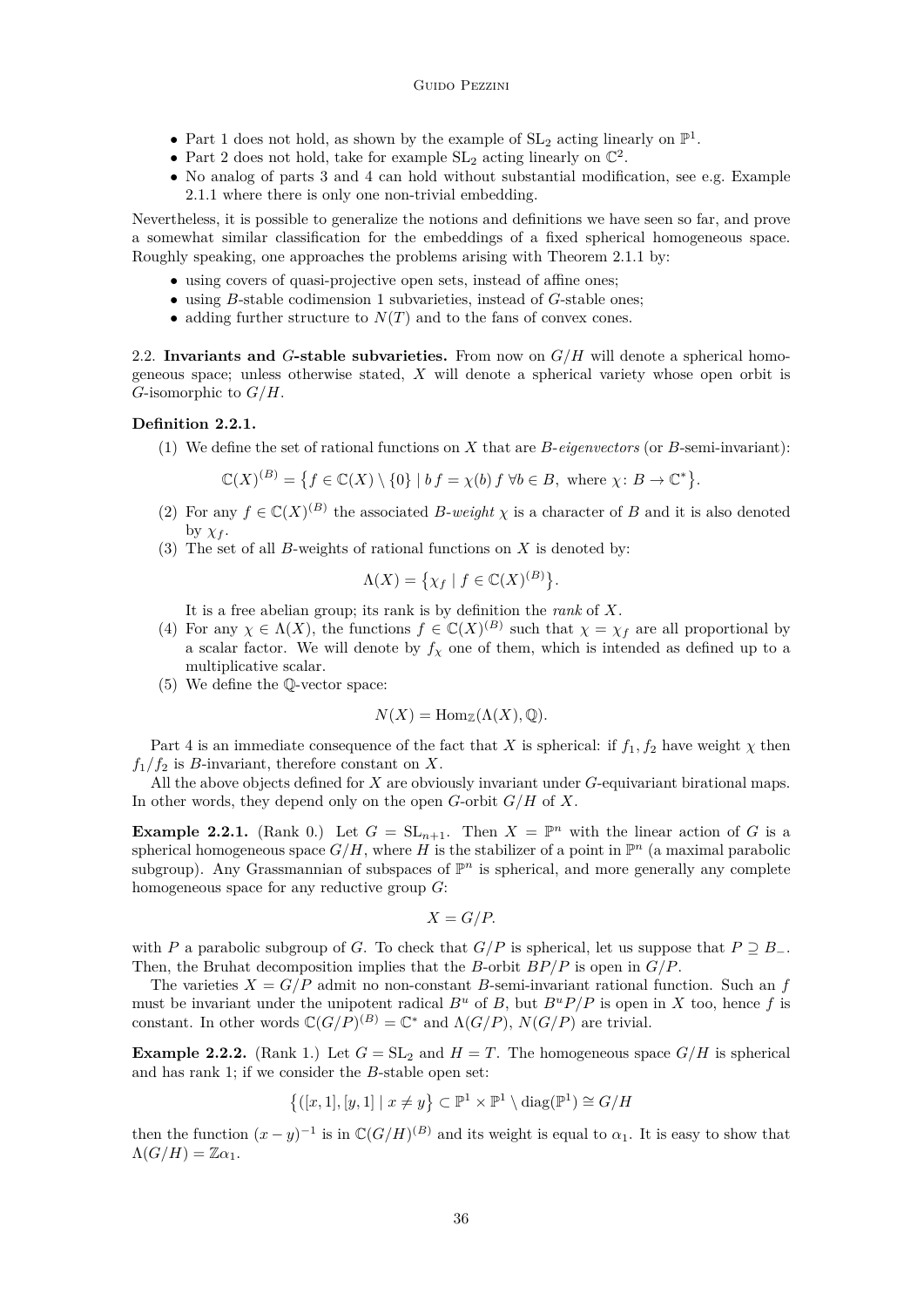<span id="page-5-0"></span>**Example 2.2.3.** Again with  $G = SL_2$ , we can take  $H = U$  to be the set of unipotent upper triangular matrices. Then:

$$
G/H \cong \mathbb{C}^2 \setminus \{(0,0)\}.
$$

where *G* acts lineary on  $\mathbb{C}^2$ . If *x* and *y* are the coordinates on  $\mathbb{C}^2$  then the function *y* is a *B*-eigenvector with weight  $\omega_1$ . This implies  $\Lambda(G/H) = \mathbb{Z}\omega_1 = \Lambda(T)$ .

**Example 2.2.4.** Take now  $G = SL_{n+1}$  with  $n > 1$  and  $H = GL_n$ . The homogeneous space:

$$
G/H \cong \{(p, V) \in \mathbb{P}^n \times \text{Gr}(n, \mathbb{C}^{n+1}) \mid p \notin \mathbb{P}(V)\}
$$

is spherical and affine. If  $e_1, \ldots, e_{n+1}$  is the canonical basis of  $\mathbb{C}^{n+1}$ , we can take *H* to be the stabilizer of  $([e_1], \text{span}\{e_2, \ldots, e_{n+1}\})$ . Consider the quotient map  $\pi: G \to G/H$ ; the pull-back of any  $f \in \mathbb{C}(G/H)^{(B)}$  from  $G/H$  to *G* is a rational function on *G*, it is invariant under the right translation action of *H* and *B*-semi-invariant under the left translation.

Define  $f_1 \in \mathbb{C}[G]$  to be the lower right  $n \times n$  minor and  $f_2$  the lower left matrix entry. Then *f*<sub>1</sub>*f*<sub>2</sub> is the pull-back from *G/H* of a function in  $\mathbb{C}(G/H)^{(B)}$ . Its *B*-weight is  $\sigma = \alpha_1 + \ldots + \alpha_n$ , and we have  $\Lambda(G/H) = \mathbb{Z}\sigma$ .

**Example 2.2.5.** (Rank 2.) Let  $G = SL_3$  acting on the space of smooth conics in  $\mathbb{P}^2$ , with the action induced by linear coordinate change on  $\mathbb{P}^2$ . The stabilizer of a conic *q* is  $H \cong SO_3 \cdot C(SL_3)$ , and the homogeneous space  $G/H$  is spherical. We choose q so that  $H = SO_3 \cdot C(SL_3)$  where  $SO_3$ is defined in the standard way as  $\{A^{-1} = {}^t A\}$ °. Then define the two following functions on SL<sub>3</sub>:

$$
f_1(A) = \text{the lower right } 2 \times 2 \text{ minor of } A \cdot {}^t A,
$$
  

$$
f_2(A) = \text{the lower right matrix entry of } A \cdot {}^t A.
$$

Then the functions  $f_1/f_2^2$  and  $f_2/f_1^2$  descend to *B*-semi-invariant functions on  $G/H$ , with weights resp. 2 $\alpha_1$  and 2 $\alpha_2$ . These two weights are a basis of  $\Lambda(G/H)$ .

**Example 2.2.6.** (Higher rank.) Let  $G = SL_{n+1} \times SL_{n+1}$  and  $H = diag(SL_{n+1})$ ; see also [\[Br09,](#page-21-0) Example 2.11.3]. The homogeneous space  $G/H$  is spherical and isomorphic to  $SL_{n+1}$  where *G* acts simultaneously with left and right multiplication, i.e.  $(g, h)x = gxh^{-1}$ . We choose *T* to be the couples of diagonal matrices and:

 $B = \{(b_1, b_2) \in G \mid b_1 \text{ is upper triangular}, b_2 \text{ is lower triangular}\}\$ 

Define  $f_i \in \mathbb{C}[G]$  by:

$$
f(a, b) =
$$
 the upper left  $(i \times i)$ -minor of  $ba^{-1}$ 

for  $i = 1, \ldots, n$ . It follows that  $f_i$  descends to a function on  $G/H$  for all *i*. Let us denote by  $\omega_1, \ldots, \omega_n$  and  $\omega'_1, \ldots, \omega'_n$  the fundamental dominant weights of the two copies of  $SL_{n+1}$ . We have that the *B*-weight of  $f_i$  is  $(\omega_i, -\omega'_i)$ . It follows easily that  $\Lambda(G/H)$  can be identified with  $\Lambda(B_{SL_{n+1}})$ where  $B_{SL_{n+1}}$  is our standard choice of a Borel subgroup of  $SL_{n+1}$ .

We can reproduce this example with any connected reductive group *H* and  $G = H \times H$ .

**Example 2.2.7.** Let *G* be any semisimple group and set  $H = B^u$ . Then  $G/H$  is spherical, again as a consequence of the Bruhat decomposition. The ring  $\mathbb{C}[G]$  has the well known  $G \times G$ -module structure:

$$
\mathbb{C}[G]=\bigoplus V\otimes V^*
$$

where the sum is taken over all irreducible  $G$ -modules  $V$  (see [\[Br09,](#page-21-0) Lemma 2.2]). It immediately follows that for each dominant weight *ω* there exists on *G* exactly one regular function (up to scalar multiplication) that is  $B^u$ -invariant on the right and  $B$ -semi-invariant on the left, with weight  $\omega$ . It is not difficult to deduce that  $\Lambda(G/H) = \Lambda(T)$ .

Let us now discuss the first basic results of geometric nature. The first theorem and its corollary hold in full generality for actions of *G* on normal varieties.

**Theorem 2.2.1.** *Let X be a normal G-variety, Y a G-orbit. Then there exists an open set U of*  $X$  *containing*  $Y$ *,*  $G$ *-stable, and isomorphic to a*  $G$ *-stable subvariety of*  $\mathbb{P}(V)$  *for some finite dimensional rational G-module V .*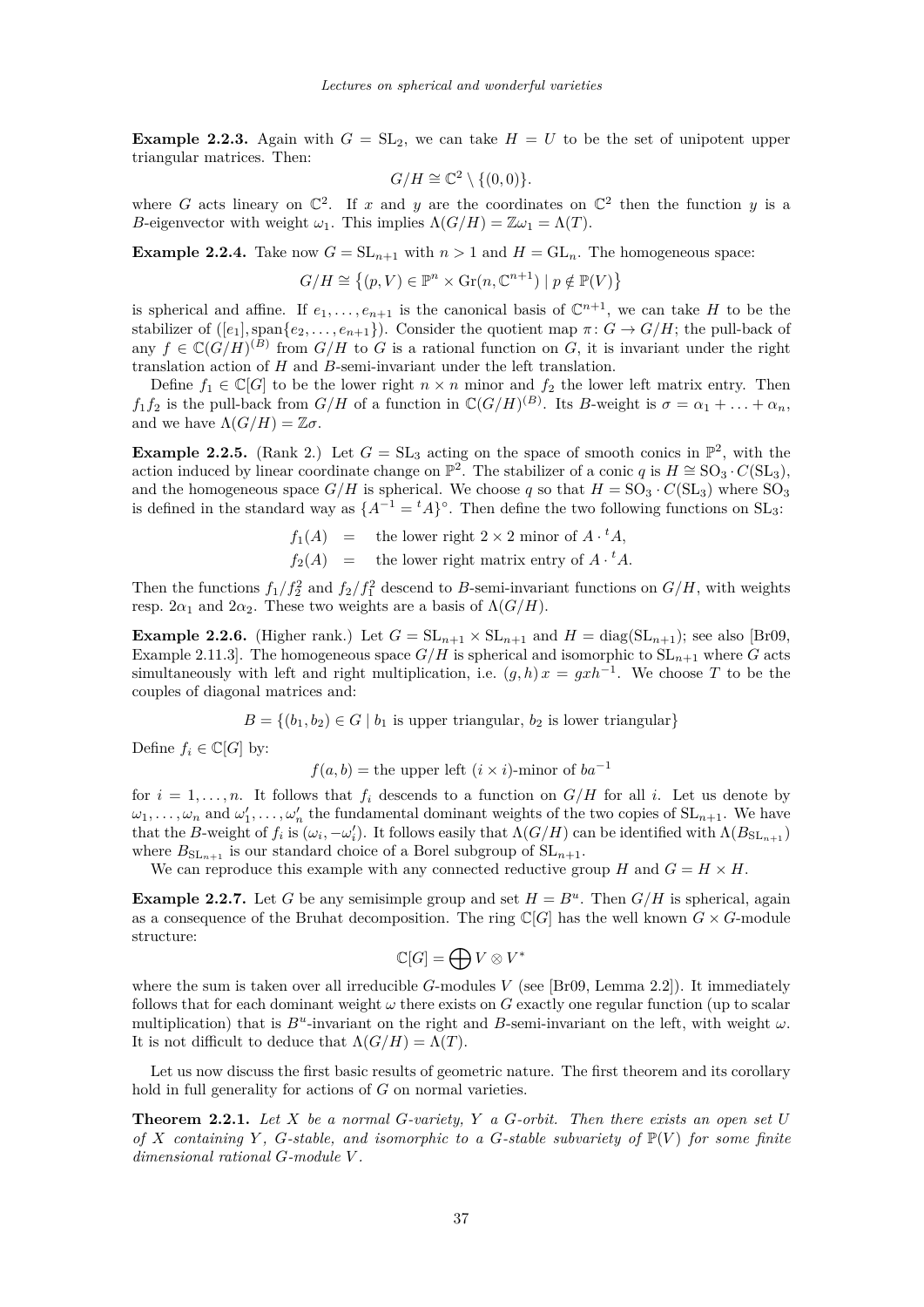<span id="page-6-0"></span>*Proof.* (sketch, see [\[KKLV89,](#page-21-0) Theorem 1.1]) Let  $U_0$  be an open affine set intersecting *Y*. Then  $X \setminus U_0$  has pure codimension 1, let us call *D* the effective divisor on *X* which is the sum of the irreducible components of  $X \setminus U_0$ .

Now one can show that *D* is Cartier on a *G*-stable neighborhood of *Y* (using the same approach as in [\[Br97,](#page-21-0) proof of Proposition 2.2]), therefore we can suppose that *D* is Cartier on *X*. For  $m \in \mathbb{N}$ big enough, the invertible sheaf  $O(mD)$  is *G*-linearizable (see [\[KKLV89,](#page-21-0) Proposition 2.4]); choose such an *m* so that  $f_1, \ldots, f_n \in H^0(X, \mathcal{O}(m))$ , where  $f_1, \ldots, f_n$  are generators of the C-algebra  $\mathbb{C}[U_0]$ . Set  $W =$  the *G*-submodule generated by  $f_1, \ldots, f_n$  in  $H^0(X, \mathcal{O}(mD))$ ; the associated rational map  $X \dashrightarrow \mathbb{P}(W^*)$  is *G*-equivariant and biregular on  $GU_0$ , and we can set  $U = GU_0$ .  $\Box$ 

**Corollary 2.2.1.** *Let X be a normal G-variety with only one closed orbit Y . Then X is quasiprojective.*

*Proof.* Let *U* be the quasi-projective *G*-stable open set as in Theorem [2.2.1.](#page-5-0) Its complementary  $X \setminus U$  is closed and *G*-stable, therefore either it is empty, or it contains a closed *G*-orbit different from *Y*. The claim follows.

**Corollary 2.2.2.** *Let X be a normal G-variety and Y an irreducible G-stable closed subvariety. Then B-semi-invariant rational functions on Y can be extended to B-semi-invariant rational functions on X, obtaining*  $\Lambda(X) \supseteq \Lambda(Y)$ *.* 

*Proof.* (sketch, see [\[Br97,](#page-21-0) proof of Proposition 1.1]) Suppose at first that *X* is affine. If  $f \in$  $\mathbb{C}(Y)^{(B)}$ , then the *B*-module:

$$
\left\{q\in\mathbb{C}[Y]\mid qf\in\mathbb{C}[Y]\right\}
$$

is non trivial, thus contains a *B*-eigenvector. It follows that *f* is the quotient of two functions in  $\mathbb{C}[Y]^{(B)}$ . Then, the induced *G*-equivariant map  $\mathbb{C}[X] \to \mathbb{C}[Y]$  is surjective, and one can lift all *B*-semi-invariant regular functions from *Y* to *X*, obtaining  $\Lambda(X) \supseteq \Lambda(Y)$ .

If *X* is not affine, we can use Theorem [2.2.1](#page-5-0) to reduce the problem to a quasi-projective  $X \subseteq$  $\mathbb{P}(V)$ , and then apply the affine case on the cones over *X* and *Y* in *V*.

We end this Section with an important finiteness result.

**Theorem 2.2.2.** *Let X be a spherical G-variety. Then both G and B have a finite number of orbits on X. Moreover, if Y is a G-stable closed subvariety of X, then Y is spherical.*

*Proof.* The finiteness of the number of *G*-orbits and the last assertion is proved for affine spherical varieties in [\[Br09,](#page-21-0) Theorem 2.14]. It is not difficult to extend these two claims to the case where  $X \subseteq \mathbb{P}(V)$  is quasi-projective, using the cone over *X* inside *V* equipped with the action of  $G \times \mathbb{C}^*$ , where  $\mathbb{C}^*$  acts by scalar multiplication on *V* (see also [\[Br09,](#page-21-0) Lemma 2.17 and Proposition 2.18]). Theorem [2.2.1](#page-5-0) then assures the two claims for any spherical variety.

The finiteness of the number of *B*-orbits follows from the claim on *G*-orbits together with [\[Br09,](#page-21-0) Theorem 2.15].  $\Box$ 

2.3. **Local structure.** Let *X* be a spherical variety and *Y* a closed *G*-orbit. We are interested, in analogy with differentiable actions of compact Lie groups, in a local structure theorem of *X* around *Y* . One could hope for some result describing a *G*-invariant neighbourhood of *Y* with nice properties such as admitting a retraction onto *Y* , but examples show that this is not possible (see e.g. [\[Br97,](#page-21-0) §1.4]).

However, we can restrict the problem to the action of a parabolic subgroup of *G*; in this case a result on the local structure is possible. This is very useful to attack geometric problems on *X* (equipped with the action of  $G$ ) by reducing them to some smaller variety  $M$ , spherical under the action of a smaller reductive group  $L \subset G$ .

**Example 2.3.1.** Let  $G = SL_2$  acting on  $X = \mathbb{P}^1 \times \mathbb{P}^1$  with (diagonal) linear action, and consider the closed *G*-orbit  $Z = \text{diag}(\mathbb{P}^1)$ . The orbit *Z* does not admit any *G*-stable neighbourhood except for the whole *X*, but let us consider the action of the Borel subgroup *B*. There exist two *B*-stable prime divisors other than *Z*:

$$
D^{+} = \mathbb{P}^{1} \times \{ [1, 0] \}, \qquad D^{-} = \{ [1, 0] \} \times \mathbb{P}^{1};
$$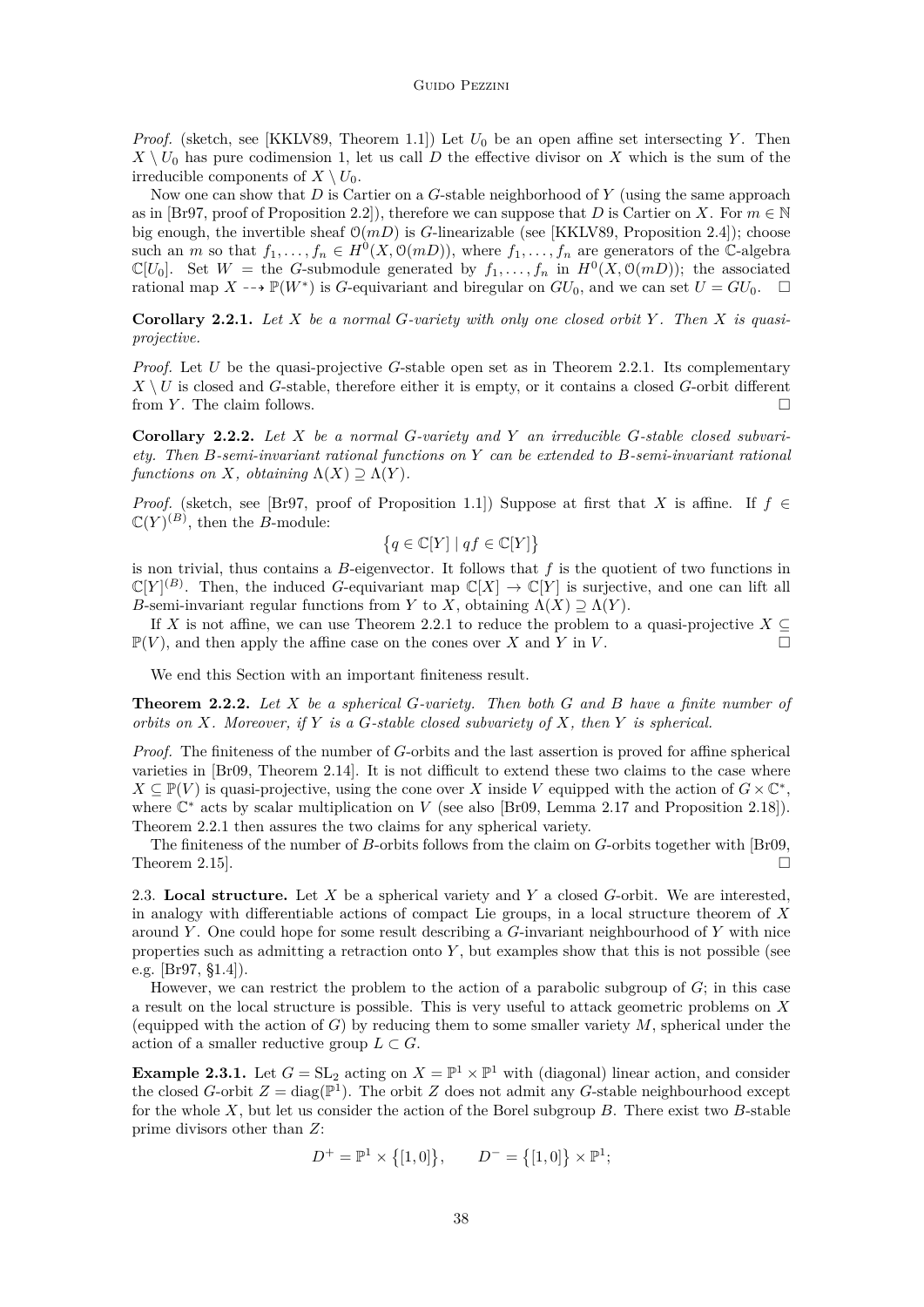<span id="page-7-0"></span>and there exists one *B*-stable affine open set intersecting *Z*, which we will call  $X_{Z,B}$ , namely:

$$
X_{Z,B} = X \setminus (D^+ \cup D^-) = \{([x,1],[y,1])\} \cong \mathbb{A}^2
$$

The action of *B* on  $X_{Z,B}$  is particularly simple. First of all, the action of the unipotent radical  $B^u$ is simply the translation in the direction of the line  $\{x = y\} \subset \mathbb{A}^2$ , which is by the way  $Z \cap X_{Z,B}$ . Now we consider the maximal torus  $T \subset B$ : its action is also simple. It is just the scalar action on the whole  $\mathbb{A}^2$  with weight  $\alpha_1$ .

It is useful to notice that  $X_{Z,B}$  splits into the product of  $Z \cap X_{Z,B}$ , which is *B*-stable, and a "section" *M*, i.e. a *T*-stable closed subvariety. Here one can take for *M* any other line through the origin, e.g.  $\{x + y = 0\} \subset \mathbb{A}^2$ .

The following local structure theorem can be stated in many different forms; here we report a version which is best suited for our needs.

**Definition 2.3.1.** For any spherical *G*-variety *X* and any closed *G*-orbit  $Y \subset X$ , we define the open set:

$$
X_{Y,B}=X\setminus \bigcup D
$$

where the union is taken over all *B*-stable prime divisors *D* that do not contain *Y* .

**Theorem 2.3.1.** Let *X* be a spherical *G*-variety and  $Y \subset X$  a closed *G*-orbit. Then:

- (1) *The set*  $X_{Y,B}$  *is affine, B*-stable, and *is equal to*  $\{x \in X \mid \overline{B \cdot x} \supseteq Y\}$ .
- (2) *If Y is the only closed G-orbit, then the B-stable prime divisors not containing it are all Cartier and generated by global sections.*
- (3) *Define the parabolic subgroup*  $P \supseteq B$  *to be the stabilizer of*  $X_{Y,B}$ *, and choose a Levi subgroup L of P. Then there exists an affine L-stable L-spherical closed subvariety M of XY,B such that the action morphism:*

$$
P^u \times M \to X_{Y,B}
$$

*is a P-equivariant isomorphism. Here the action of P* on  $P^u \times M$  *is defined as*  $p \cdot (v, m) =$  $(ulvl<sup>-1</sup>, lm)$  where  $p = ul \in P$  and  $u \in P^u$ ,  $l \in L$ *. Moreover we have*  $\Lambda(X) = \Lambda(M)$ *: in particular X and M have same rank.*

*Proof.* We only sketch the strategy of the proof of the decomposition in (3) in the special (not necessarily spherical) case where  $X = \mathbb{P}(V)$  is the projective space of a simple non-trivial *G*-module *V*, and we take for  $X_{Y,B}$  the complementary in  $\mathbb{P}(V)$  of the unique *B*-stable hyperplane *U*. All parts of the theorem follow from this (see [\[Br97,](#page-21-0) Proposition 2.2 and Theorem 2.3]).

So let  $X = \mathbb{P}(V)$  and *Y* be its unique closed *G*-orbit. Consider the open set  $Y_{\circ} = Y \setminus U$  of *Y*: it is isomorphic to  $P^u$ . The stabilizers of the points in  $Y_0$  are exactly the Levi subgroups of  $P$ . Let us choose  $m \in Y_{\text{o}}$  such that its stabilizer is *L*.

The action of *L* on  $\mathbb{C}m \subseteq V$  is the multiplication by a scalar, which is not constantly = 1. Therefore the tangent space  $T_m(Gm)$  is actually an *L*-submodule of *V*. Since *L* is reductive, the module *V* admits a decomposition:

$$
V=\mathrm{T}_m(Gm)\oplus W
$$

where *W* is a complementary *L*-submodule. Set:

$$
M=\mathbb{P}(\mathbb{C}m\oplus W)\setminus U.
$$

This is evidently an *L*-stable affine subvariety of  $\mathbb{P}(V) \setminus U$ , and it is possible to prove that  $\mathbb{P}(V) \setminus U$ is equivariantly isomorphic to  $P^u \times M$ .  $u \times M$ .

**Corollary 2.3.1.** *A spherical variety has rank* 0 *if and only if it is a complete homogeneous space G/P for some parabolic subgroup P.*

*Proof.* The "if" part has been proved in Example [2.2.1.](#page-4-0) For the converse, see [\[Br97,](#page-21-0) Corollary  $1.4.1$ ].

**Corollary 2.3.2.** *In the hypotheses of Theorem 2.3.1, the variety X is smooth if and only if M is.*

The following proposition and its corollary are straightforward.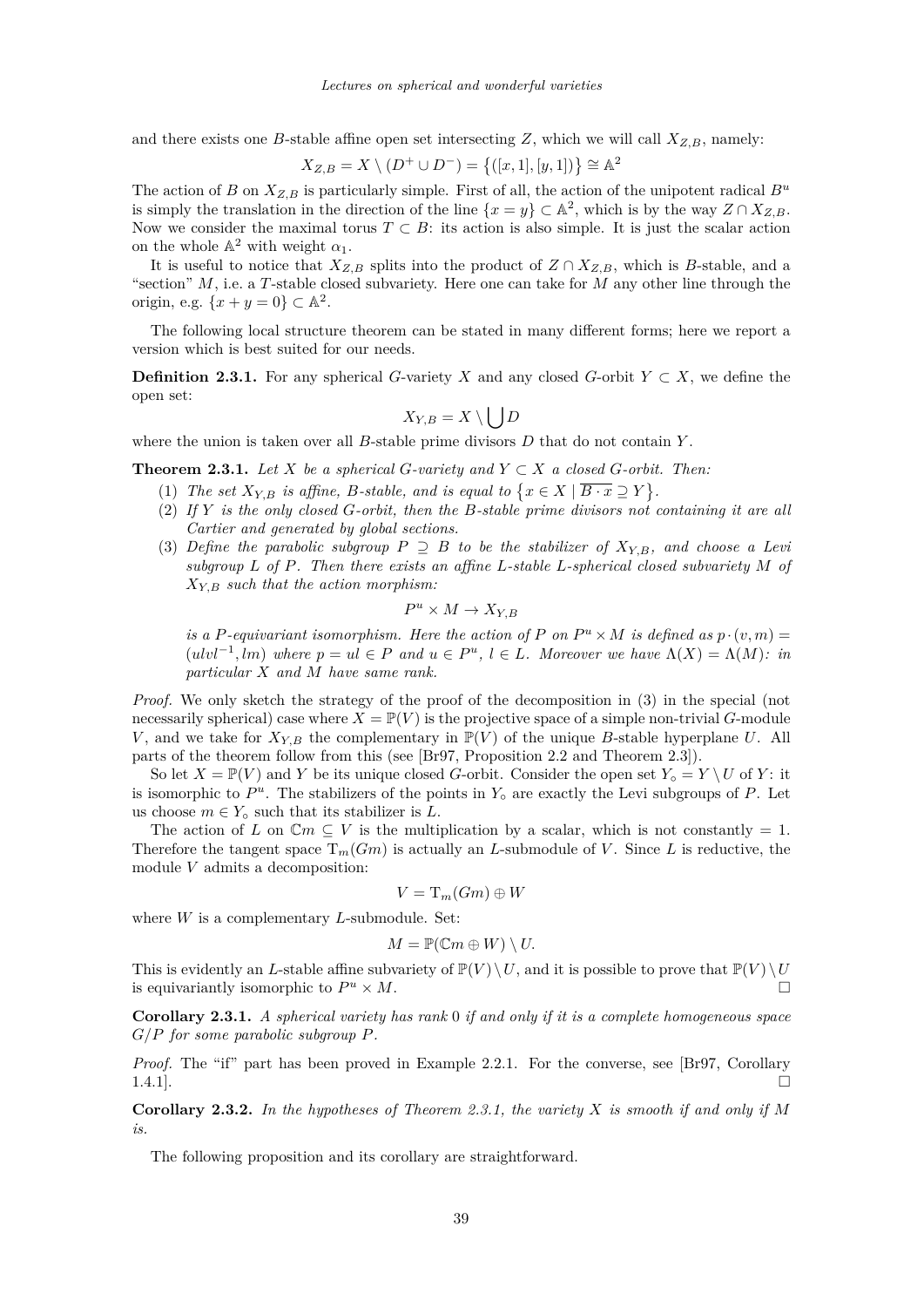<span id="page-8-0"></span>**Proposition 2.3.1.** *Let*  $X$  *be a spherical*  $G$ *-variety and*  $Y \subset X$  *a closed*  $G$ *-orbit. Define the set*  $X_{Y,G}$  *to be*  $GX_{Y,B}$ *. Then:* 

$$
X_{Y,G} = \{ x \in G \mid \overline{G \cdot x} \supseteq Y \}.
$$

*This set is open, G-stable, and Y is its unique closed G-orbit.*

**Definition 2.3.2.** A spherical *G*-variety *X* is *simple* if it contains a unique closed *G*-orbit.

**Corollary 2.3.3.** *Any spherical G-variety admits a cover by open G-stable simple spherical Gvarieties.*

**Example 2.3.2.** We consider the spherical homogeneous space  $G/H = SL_{n+1}/SL_n$ . It can be described as:

$$
G/H = \{(v, V) \in \mathbb{C}^{n+1} \times \text{Gr}(n, \mathbb{C}^{n+1}) \mid v \notin V\}.
$$

We define the embedding  $X \supset G/H$  to be the closure of X inside  $\mathbb{P}^{n+1} \times \mathrm{Gr}(n, \mathbb{C}^{n+1})$ , where we consider  $\mathbb{P}^{n+1}$  as  $\mathbb{C}^{n+1}$  plus the hyperplane  $\mathbb{P}^n_{\infty}$  at infinity. This *X* has two closed *G*-orbits: *Y*, given by the condition  $v = 0$ , and  $Z$ , given by the condition  $v \in \mathbb{P}_{\infty}^n \cap \overline{V}$  (with obvious meaning).

The open set  $X_{Y,G}$  is given by the condition  $v \notin \mathbb{P}^n_{\infty}$ , and  $X_{Z,G}$  is simply  $X \setminus Y$ .

The first steps of our analogy with toric varieties can now be made more precise. Our last statements suggest that the sets  $X_{Y,B}$ , being open  $B$ -stable and affine, are good candidates for a description of their rings of functions  $\mathbb{C}[X_{Y,B}]$  using the *B*-weights of their *B*-eigenvectors. On the other hand the sets  $X_{Y,G}$ , i.e. in general the simple spherical varieties, are good candidates to play here the role of affine toric varieties.

2.4. **Discrete valuations.** We approach now the additional structures on  $N(X)$  that are required for the classification of embeddings. We use discrete valuations on the field of rational functions of  $G/H$ ; the strategy is to relate this notion, which is in some sense quite abstract, to the invariants we have already defined.

**Definition 2.4.1.** A map  $\nu$ :  $\mathbb{C}(X)^* \to \mathbb{Q}$  is a *discrete valuation* on *X* if, for all  $f_1, f_2 \in \mathbb{C}(X)^*$ :

(1) 
$$
\nu(f_1 + f_2) \ge \min{\nu(f_1), \nu(f_2)}
$$
 whenever  $f_1 + f_2 \in \mathbb{C}(X)^*$ ;

- (2)  $\nu(f_1f_2) = \nu(f_1) + \nu(f_2);$
- (3)  $\nu(\mathbb{C}^*) = \{0\};$
- (4) the image of  $\nu$  is a discrete subgroup of  $\mathbb{Q}$ .

# **Definition 2.4.2.**

- (1) Let *D* be a prime divisor on *X*. Then we denote by  $\nu_D$  the associated discrete valuation.
- (2) There is a naturally defined map:

 $\rho_X$ : {discrete valuations on *X*}  $\rightarrow$  *N*(*X*)

such that the image of  $\nu$  is the functional  $\rho_X(\nu)$  that takes the value  $\nu(f_\chi)$  on  $\chi \in \Lambda(X)$ . This is well defined since  $f_\chi$  is determined by  $\chi$  up to a multiplicative constant. For a prime divisor *D* of *X*, we will also write for brevity  $\rho_X(D)$  instead of  $\rho_X(\nu_D)$ ; we will also drop the subscript "*X*" if no risk of confusion arises.

(3) A discrete valuation  $\nu$  on *X* is *G-invariant* if  $\nu(g \cdot f) = \nu(f)$  for all  $f \in \mathbb{C}(X)^*$  and all  $g \in G$ . We denote by  $\mathcal{V}(X)$  the set of *G*-invariant valuations on *X*.

Let us make a few remarks. If *Y* is a *G*-invariant prime divisor, then it is obvious that  $\nu<sub>V</sub>$  is *G*-invariant. Also, if *Z* is any *G*-stable irreducible closed subvariety *Z*, let us define *ν* to be the valuation associated to an irreducible component of  $\pi^{-1}(Z)$  where  $\pi: \tilde{X} \to X$  is the normalization of the blow-up of *X* along *Z*. The result is a discrete valuation with the following properties:  $f \in \mathcal{O}_{X,Z}$  implies  $\nu(f) \geq 0$ , and  $f|_Z = 0$  implies  $\nu(f) > 0$ . Whenever these conditions are satisfied for some *ν*, we say that *ν* has *center* on *Z*.

The last element we have to introduce for the classification of embeddings is the notion of the colors of a spherical variety.

**Definition 2.4.3.** A prime divisor *D* on *X* is called a *color* if it is *B*-stable but not *G*-stable. We denote by  $\Delta(X)$  the set of all colors of X.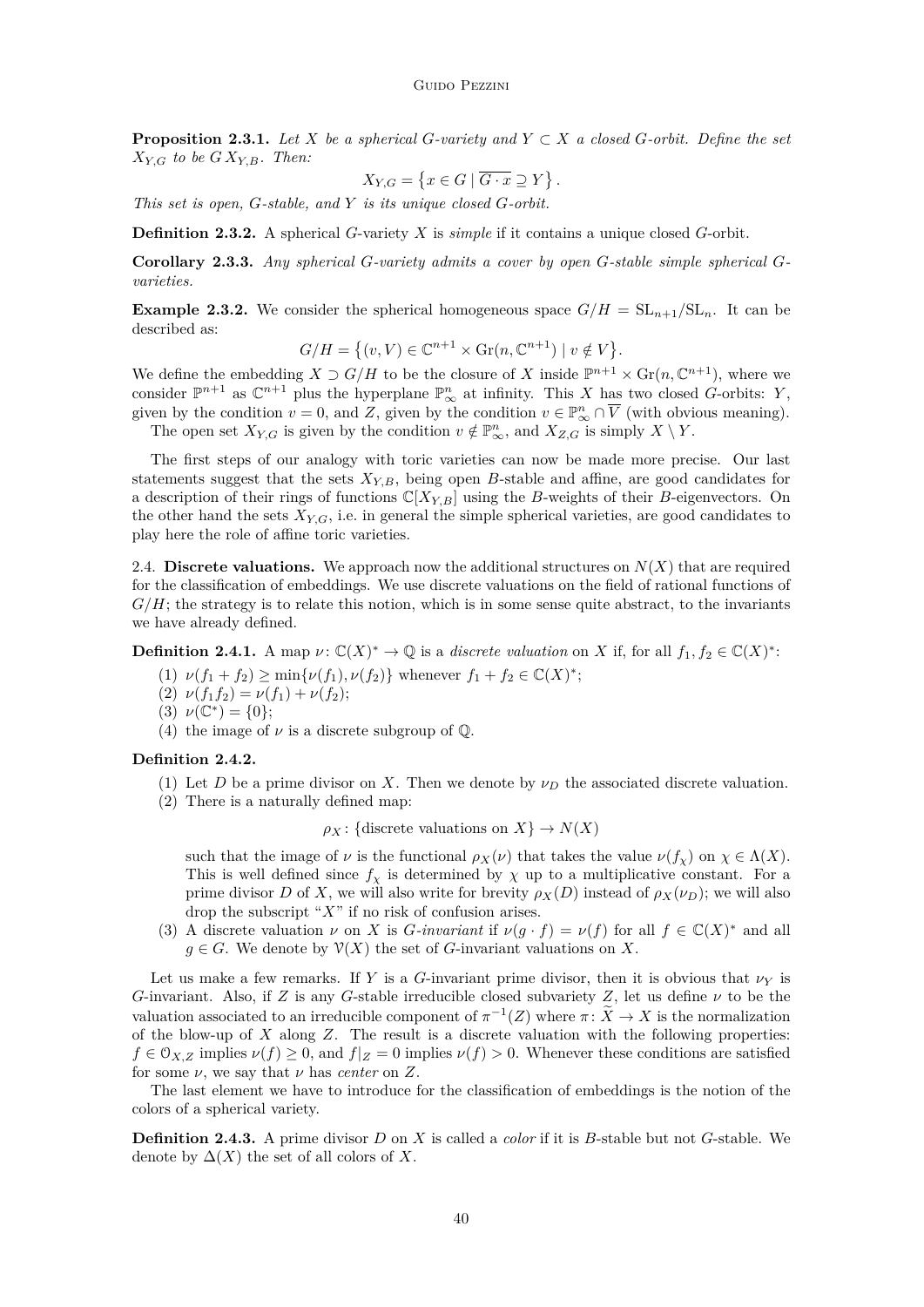<span id="page-9-0"></span>Again, all definitions here are invariant under *G*-equivariant birational maps, and thus depend only on  $G/H$ . This hold also for colors, if we accept the abuse of notation given by identifying the colors of *G/H* with their closures in *X*.

**Example 2.4.1.** Consider again the spherical homogeneous space  $G/H = SL_2/U$ , which can be seen as  $\mathbb{C}^2 \setminus \{(0,0)\}.$  The unique color *D* is given by the equation  $\{y=0\}$ , and we have:

$$
\langle \rho(D), \omega_1 \rangle = \nu_D(f_{\omega_1}) = \nu_D(y) = 1.
$$

We claim that  $\mathcal{V}(\mathrm{SL}_2/U)$  is equal to the whole  $N(\mathrm{SL}_2/U)$ . Choose any  $\eta \in N(X)$ , and define  $\nu: \mathbb{C}[x, y]^* \to \mathbb{Q}$  by:

$$
\nu(f) = \min \langle \eta, n\omega_1 \rangle
$$

where the minimum is taken over all  $n \in \mathbb{N}$  such that f has some part of degree *n*. This  $\nu$  extends to a *G*-invariant valuation defined on  $\mathbb{C}(\mathrm{SL}_2/U)$ , and it satisfies  $\rho(\nu) = \eta$ .

The above example is a particular case of an interesting class of varieties.

**Definition 2.4.4.** A spherical variety with open orbit  $G/H$  is *horospherical* if  $H \supseteq U$  where *U* is a maximal unipotent subgroup of *G*.

We will see in Corollary [3.2.1](#page-15-0) that *X* is horospherical if and only if  $\mathcal{V}(X) = N(X)$ .

**Example 2.4.2.** If  $X \supset G/H$  is the embedding  $\mathbb{P}^1 \times \mathbb{P}^1 \supset SL_2/T$ , we have already seen its two colors  $D^+$  and  $D^-$ , and its unique closed *G*-orbit  $Z = \text{diag}(\mathbb{P}^1)$ . We also know a local equation  $f(x, y) = (x - y)$  of *Z* in  $X_{Z, B} = \{([x, 1], [y, 1]) \in \mathbb{P}^1 \times \mathbb{P}^1\}$ , and obviously  $f(x, y)$  is a *B*-eigenvector with weight  $-\alpha_1$ .

It follows that  $\langle \rho(Z), \alpha_1 \rangle = -1$ , and we have  $\mathcal{V}(X) = \mathbb{Q}_{\geq 0} \nu_Z$ . On the other hand,  $f(x, y)$  has poles of order 1 along both colors, thus  $\langle \rho(D^+), \alpha_1 \rangle = \langle \rho(D^-), \alpha_1 \rangle = 1$ .

**Example 2.4.3.** If  $G/H$  is equal to the space of smooth conics for  $G = SL_3$ , it is easy to see that there are two colors  $D_1, D_2$ . Their pull-backs on *G* have global equations resp.  $f_1$  and  $f_2$ , in the notation of Example [2.2.5.](#page-5-0) A straightforward computation leads to:

$$
\rho_{G/H}(D_1) = \frac{1}{2}\alpha_1^{\vee}|_{\Lambda(G/H)}, \quad \rho_{G/H}(D_2) = \frac{1}{2}\alpha_2^{\vee}|_{\Lambda(G/H)}
$$

It is possible to prove that  $\rho_{G/H}(\mathcal{V}(G/H))$  is equal to the negative Weyl chamber intersected with  $\Lambda(G/H).$ 

The discrete valuations on  $\mathbb{C}(G/H)$  are the best-suited tool to describe any embedding of the homogeneous space  $G/H$ , and we will see that invariant ones will play a central role. The next theorem assures that there is no "loss of information" if we only calculate them on *B*-semi-invariant rational function, which are the core of our approach.

**Theorem 2.4.1.** *Let*  $X$  *be a spherical*  $G$ *-variety. Then the application*  $\rho_X$  *restricted to the set of G-invariant valuations:*

$$
\rho_X|_{\mathcal{V}(X)}\colon \mathcal{V}(X)\to N(X)
$$

*is injective.*

*Proof.* (sketch, see [\[Br97,](#page-21-0) Corollary 3.1.3]) Let  $\nu$  be an invariant valuation: we want to prove that it depends only on its values at *B*-eigenvectors. It is possible to lift  $\nu$  to a *G*-invariant (under left translation) discrete valuation defined on  $\mathbb{C}(G)^*$ , via the quotient  $G \to G/H$  where  $G/H$  is the open *G*-orbit of *X* (we skip the proof of this lifting, see [\[Br97,](#page-21-0) Corollary 3.1.1]).

Let now f be a regular function on G and  $W = \text{span}\{af \mid q \in G\}$  the G-submodule generated by *f*. We claim that:

$$
\nu(f) = \min_{F \in W^{(B)}} \nu(F).
$$

Indeed, for any *B*-eigenvector  $F \in W$ , we know that:

$$
F = g_1 f + g_2 f + \ldots + g_n f
$$

for some  $g_1, \ldots, g_n \in G$ . From invariance and the properties of discrete valuations it follows  $\nu(F) > \nu(f)$ .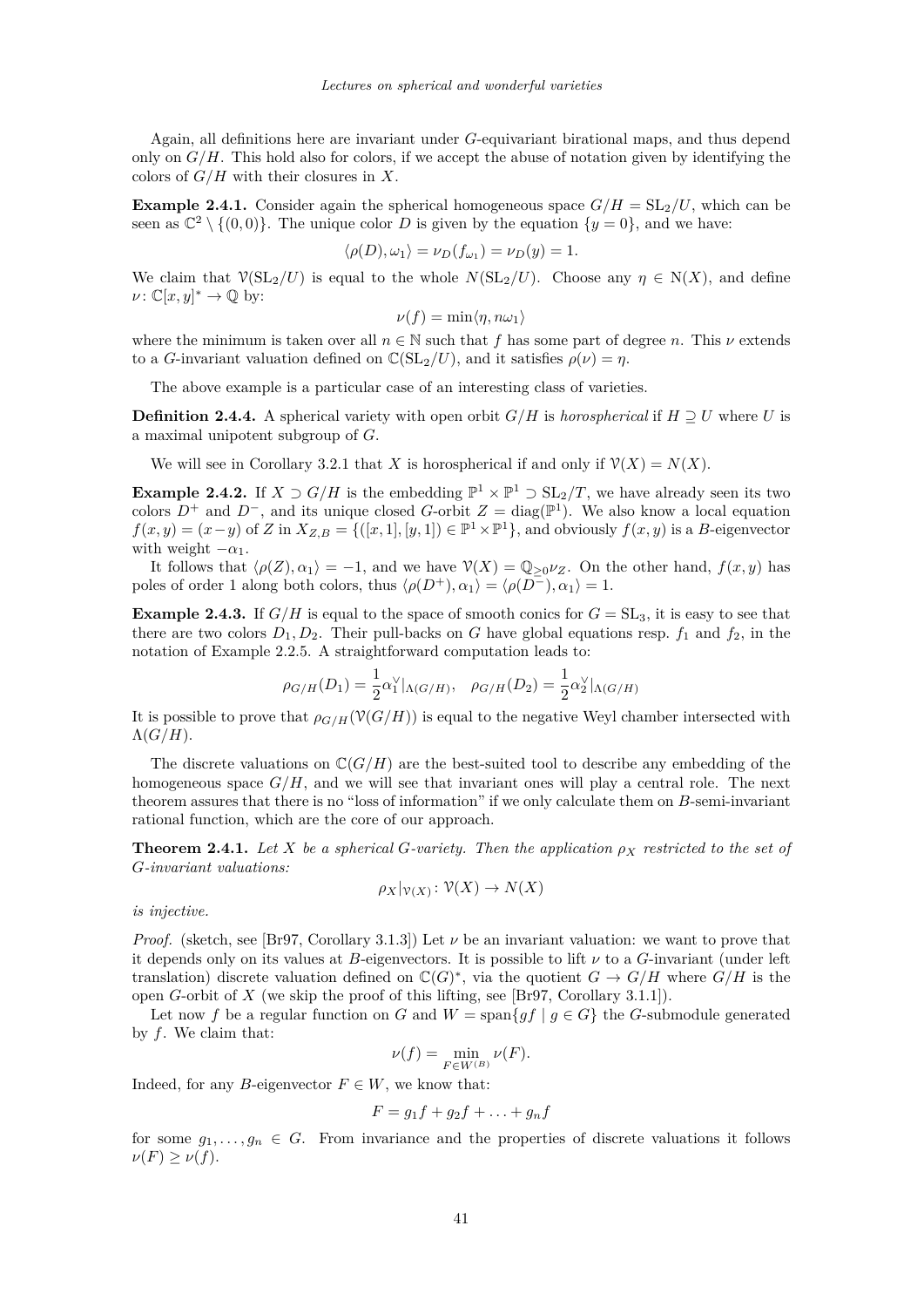<span id="page-10-0"></span>On the other hand *W* is a *G*-module, therefore we can also generate it with elements of the form  $gF$  for  $g \in G$  and  $F$  a  $B$ -eigenvector. It follows that:

$$
f = g_1' F_1 + g_2' F_2 + \ldots + g_m' F_m
$$

for  $g'_1, \ldots, g'_m \in G$ , and  $F_1, \ldots, F_m \in W^{(B)}$ . Our claim follows, and it is now easy to deduce that *ν* calculated on rational functions depends only on its values on  $\mathbb{C}(G)^{(B)}$ . It follows at once that the original valuation on *X* depends only on its values on  $\mathbb{C}(X)^{(B)}$ .

We remark that  $\rho_X$  is not injective on all discrete valuations; see e.g. Example [2.4.2.](#page-9-0)

2.5. **Classification of embeddings.** Recall that we have fixed a spherical homogeneous space *G/H*, with the base point *H*.

We will say that  $(X, x)$  is an embedding of  $G/H$  if X is spherical, the *G*-orbit  $Gx$  is open in X, and *H* is the stabilizer of *x*. If no confusion arises, we will denote sometimes an embedding  $(X, x)$ simply by *X*.

Given two embeddings  $(X, x)$  and  $(X', x')$  of  $G/H$ , any *G*-equivariant map between *X* and *X'* will be assumed to send  $x$  to  $x'$ .

Now that we have all the necessary elements, we begin the classification of embeddings from the case of simple ones.

**Definition 2.5.1.** Let *X* be a simple spherical *G*-variety, with closed orbit *Y* . Then we define:

$$
\mathcal{D}(X) = \{ D \in \Delta(X) \mid D \supset Y \}.
$$

**Proposition 2.5.1.** *Let*  $(X, x)$  *be a simple embedding of*  $G/H$ *.* 

- (1) Let  $f \in \mathbb{C}(X)$ . Then  $f \in \mathbb{C}[X_{Y,B}]$  if and only if  $f$  is regular on the open  $B$ -orbit  $X_B^{\circ}$ *of X* and  $\nu_D(f) > 0$ *, where D runs through all G*-*invariant prime divisors of X* and all *elements of*  $\mathcal{D}(X)$ *.*
- (2) *Among simple embeddings of*  $G/H$ *,*  $(X, x)$  *is uniquely determined by*  $D(X)$  *and the valuations of the G-stable prime divisors of X.*

*Proof.* (sketch, see [\[Br97,](#page-21-0) Proposition 3.2.1]) From the definition of  $X_{Y,B}$  we know that it contains  $X_B^{\circ}$ ; the complement  $X_{Y,B} \setminus X_B^{\circ}$  is the union of the prime divisors in  $\mathcal{D}(X)$  and of all the *G*-stable prime divisors of X. Since  $X_{Y,B}$  is normal, any function is regular if it is regular in codimension 1, and the first part follows.

If  $(X, x)$  and  $(X', x')$  are simple embeddings of  $G/H$  with same  $\mathcal{D}(X)$  and the same valuations of the *G*-stable prime divisors of *X*, then we know from the first part that  $\mathbb{C}[X_{Y,B}] = C[X'_{Y,B}]$  as subrings of  $\mathbb{C}(G/H)$ . More precisely, the *G*-equivariant birational map  $X \dashrightarrow X'$  sending *x* to *x'* induces an isomorphism between  $X_{Y,B}$  and  $X'_{Y,B}$ . Since  $GX_{Y,B} = X$  and  $GX'_{Y,B} = X'$ , the second  $\Box$  part follows.

We are ready to define the objects that classify simple embeddings. In what follows, we consider  $V(X)$  as a subset of  $N(X)$  (via the map  $\rho_X$ ).

We also consider the set of colors  $\Delta(G/H)$  simply as an abstract set, equipped with a map  $\rho_X|_{\Delta(G/H)}$  to  $N(X)$  (also denoted simply by  $\rho$ ). The reason is that we want to consider our invariants as combinatorial objects, just like the convex polyhedral cones of toric varieties.

**Definition 2.5.2.** Let  $(X, x)$  be a simple embedding of  $G/H$ . Define  $\mathcal{C}(X) \subset N(X)$  to be the convex cone generated by  $\rho_X(\mathcal{D}(X))$  and by all the *G*-invariant valuations associated to *G*-stable prime divisors of X. The couple  $(\mathcal{C}(X), \mathcal{D}(X))$  is called the *colored cone* of X.

The "combinatorial counterpart" of this definition is the following:

**Definition 2.5.3.** A *colored cone* in  $N(G/H)$  is a couple  $(\mathcal{C}, \mathcal{D})$ , where  $\mathcal{C} \subseteq N(X)$  and  $\mathcal{D} \subseteq \Delta(X)$ , such that:

- (1) the set C is a strictly convex polyhedral cone generated by  $\rho_{G/H}(D)$  and a finite number of elements in  $\mathcal{V}(G/H)$ ;
- (2) the relative interior of C intersects  $\mathcal{V}(G/H)$ ;
- (3) we have  $0 \notin \rho(\mathcal{D})$ .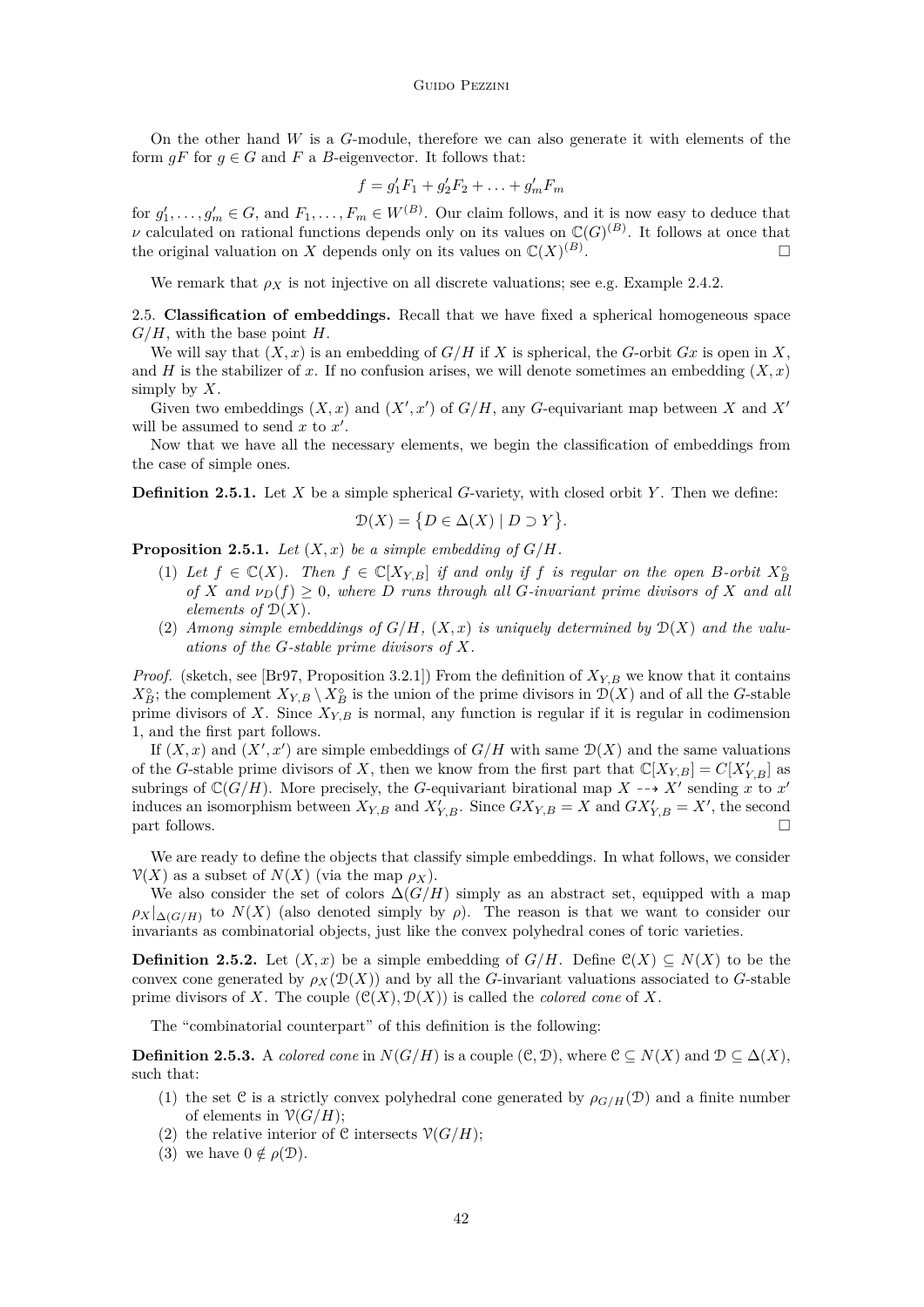<span id="page-11-0"></span>It is not difficult to show that the colored cone of an embedding satisfies the properties of Definition [2.5.3.](#page-10-0)

**Theorem 2.5.1.** *The map*  $(X, x) \mapsto (\mathcal{C}(X), \mathcal{D}(X))$  *induces a bijection between simple embeddings of*  $G/H$  (up to  $G$ -equivariant isomorphism) and colored cones in  $N(G/H)$ .

*Proof.* See [\[Br97,](#page-21-0) Theorem 3.3]. □

It is convenient to make some remarks. First of all we recall that the *G*-equivariant isomorphisms between embeddings  $(X, x)$  and  $(X', x')$  are here required to send x to x': this is obviously necessary for the theorem to hold. Then, the injectivity of the map is essentially Proposition [2.5.1.](#page-10-0) Most of the next results on embeddings are proven using in the chart  $X_{Y,B}$  and its ring of functions  $\mathbb{C}[X_{Y,B}]$ , in the same spirit of Proposition [2.5.1.](#page-10-0)

Finally, we point out that  $\mathcal{C}(X)$  might be already generated as a convex cone by its intersection with  $\mathcal{V}(G/H)$ : it is however necessary to keep track of  $\mathcal{D}(X)$  in order to distinguish between different embeddings.

**Example 2.5.1.** Let  $G/H$  be the homogeneous space  $SL_2/T$ . Then the picture of  $N(G/H)$ ,  $\mathcal{V}(G/H)$  and  $\Delta(G/H)$  is:

$$
\frac{\mathcal{V}(G/H)}{\mathfrak{v}(D^-)} \longrightarrow \mathfrak{v}(D^+)
$$

where  $\rho(D^+) = \rho(D^-)$ . We only have two possible colored cones (including the trivial one), and two simple embeddings:

- (1)  $(\mathcal{C}_1, \mathcal{D}_1) = (\{0\}, \emptyset)$ , giving the trivial embedding  $G/H$ ;
- (2)  $(\mathcal{C}_2, \mathcal{D}_2) = (\mathcal{V}(G/H), \varnothing)$ , giving the embedding  $\mathbb{P}^1 \times \mathbb{P}^1$ .

**Example 2.5.2.** Let  $G/H$  be the homogeneous space  $SL_2/U$ . Here the picture is the following:

$$
\frac{\mathcal{V}(G/H)}{\int_{0}^{\infty} \rho(D)}
$$

where  $D$  is the unique color of  $G/H$ . We have three nontrivial colored cones, which correspond to three nontrivial simple embeddings:

0

- (1)  $(\mathcal{C}_1, \mathcal{D}_1) = (\mathbb{Q}_{\leq 0} \rho(D), \varnothing)$ , giving the embedding  $G/H \cup$  (line at infinity);
- $(2)$   $(\mathcal{C}_2, \mathcal{D}_2) = (\mathbb{Q}_{\geq 0}^{\mathbb{Z}} \rho(D), \{D\})$ , giving the embedding  $\mathbb{C}^2 = G/H \cup \{(0,0)\};$
- (3)  $(C_3, D_3) = (\mathbb{Q}_{\geq 0} \rho(D), \varnothing)$ , giving the blowup of  $\mathbb{C}^2$  in  $(0,0)$ .

**Example 2.5.3.** Let  $G/H$  be the homogeneous space  $SL_3/SO_3C(SL_3)$  of smooth conics. Then we have:



Here there are infinitely many simple embeddings; some of them are:

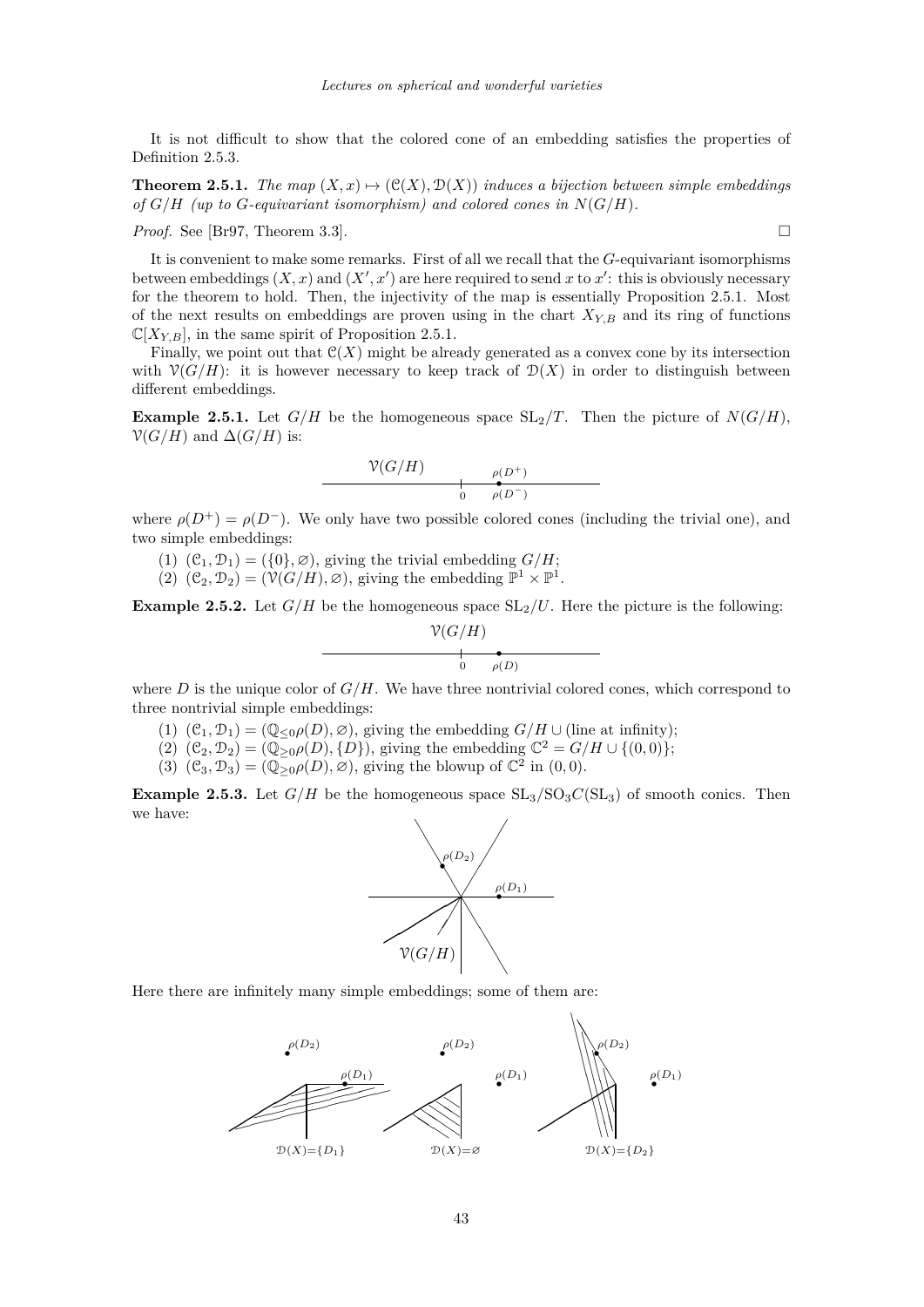<span id="page-12-0"></span>The first one is the variety of all conics in  $\mathbb{P}^2$ , obviously an embedding of the space of smooth conics. More precisely, any nonsingular conic  $\mathscr{C} \subset \mathbb{P}^2$  is defined by an homogeneous equation of degree 2 in three variables. The coefficients of the equation correspond to a point in  $\mathbb{P}^5$ , and we obtain in this way an identification of  $G/H$  with an open subset of  $\mathbb{P}^5$ . The closure of  $G/H$ , i.e.  $\mathbb{P}^5$  itself, is the variety of conics (of points) in  $\mathbb{P}^2$ .

If we replace  $\mathscr{C}$  with its dual  $\mathscr{C}^* \subset (\mathbb{P}^2)^*$ , we obtain a point in the dual projective space  $(\mathbb{P}^5)^*$ . The embedding  $(\mathbb{P}^5)^*$  of  $G/H$  is the variety of conics of lines, and is represented by the third colored cone. The second colored cone corresponds to the closure in  $\mathbb{P}^5 \times (\mathbb{P}^5)^*$  of the set of couples  $(\mathscr{C}, \mathscr{C}^*)$ : it is called the *variety of complete conics*, see Example [3.4.5](#page-18-0) and [\[B09,](#page-21-0) Example 1.3].

The geometry of a simple embedding has many relations with the geometry of its colored fan. Nonetheless, the correspondence is not as well developed as for toric varieties; for example the characterization of smooth simple embeddings is in general more complicated.

The next result explains one of these relations, which is also useful for general embeddings.

**Definition 2.5.4.** A *face* of a colored cone  $(\mathcal{C}, \mathcal{D})$  is a colored cone  $(\mathcal{C}', \mathcal{D}')$  where  $\mathcal{C}'$  is a face of  $\mathcal{C}$  and  $\mathcal{D}' = \mathcal{D} \cap \rho^{-1}(\mathcal{C}')$ .

**Proposition 2.5.2.** *Let* (*X, x*) *be an embedding of G/H and Y one of its G-orbits. Then there is a bijection between the G-orbits of X containing Y in their closure and the faces of*  $(C(X_{Y,G}), \mathcal{D}(X_{Y,G}))$ *, induced by associating to*  $Z \subseteq X$  *the colored cone of the simple embedding XZ,G.*

*Proof.* See [\[Br97,](#page-21-0) Proposition 3.4]. □

Finally, simple embeddings can be glued together to obtain general embeddings. As one would expect, this corresponds to the following:

**Definition 2.5.5.** A *colored fan* in  $N(G/H)$  is a collection  $\mathcal F$  of colored cones such that:

- (1) any face of a colored cone of  $\mathcal F$  is in  $\mathcal F$ ;
- (2) the relative interiors of the colored cones of  $\mathcal F$  do not intersect.

Given an embedding  $(X, x)$  of  $G/H$ , we define its colored fan as:

 $\mathcal{F}(X) = \{ \text{colored cones associated to } X_{Y,G} \text{ for any } G\text{-orbit } Y \text{ of } X \}.$ 

**Theorem 2.5.2.** The map  $(X, x) \mapsto \mathcal{F}(X)$  induces a bijection between embeddings of  $G/H$  (up to *G-equivariant isomorphism) and colored fans in N*(*G/H*)*.*

*Proof.* See [\[Br97,](#page-21-0) Theorem 3.4.1]. □

It is not difficult to prove the following last result:

**Proposition 2.5.3.** An embedding  $(X, x)$  is complete if and only if the union of all  $C$  for  $(C, D)$ *running through all colored cones in*  $\mathcal{F}(X)$  *contains*  $\mathcal{V}(G/H)$ *.* 

**Example 2.5.4.** We can now complete the list of embeddings for  $G/H = SL_2/T$  and  $G/H =$  $SL<sub>2</sub>/U$  we started in Examples [2.5.1](#page-11-0) and [2.5.2.](#page-11-0) For the first one, it is clear that the two possible colored cones do not give rise to any other colored fan. Therefore SL2*/T* does not admit any other embedding.

For  $SL_2/U$ , non-simple embeddings exist and are all complete. Precisely:

(1)  $\mathcal{F} = \{(\{0\}, \varnothing), (\mathcal{C}_1, \mathcal{D}_1), (\mathcal{C}_2, \mathcal{D}_2)\},$  giving the embedding  $\mathbb{P}^2$ ;

 $(2)$   $\mathcal{F} = \{(\{0\}, \varnothing), (\mathcal{C}_1, \mathcal{D}_1), (\mathcal{C}_3, \mathcal{D}_3)\},$  giving the blow up of  $\mathbb{P}^2$  in the origin of  $\mathbb{C}^2$ .

**Example 2.5.5.** Let us describe the colored fan of an embedding *X* of  $G/H = SL_{n+1}/SL_n$ . The homogeneous space *G/H* was described in Example [2.3.2.](#page-8-0)

The lattice  $\Lambda(G/H)$  has basis  $\gamma_1 = \omega_1$  and  $\gamma_2 = \omega_n$ , which are the *B*-weights of the functions  $f_1, f_2 \in \mathbb{C}[G]$  defined in Example [2.2.4](#page-5-0) (both functions descend to functions in  $\mathbb{C}[G/H]^{(B)}$ ). There are two colors  $D_1, D_2$ , where  $D_i$  is the set of zeros of  $f_i$  on  $G/H$ , and  $(\rho(D_1), \rho(D_2))$  is the dual basis of  $(\gamma_2, \gamma_1)$ .

Let X be the closure of  $G/H$  in the variety  $\text{Bl}_0(\mathbb{P}^{n+1}) \times \text{Gr}(n, \mathbb{C}^{n+1})$  where  $\mathbb{P}^{n+1}$  is considered as  $\mathbb{C}^{n+1}$  plus the hyperplane at infinity, and the point  $0 \in \mathbb{P}^{n+1}$  is just the origin of  $\mathbb{C}^{n+1}$ .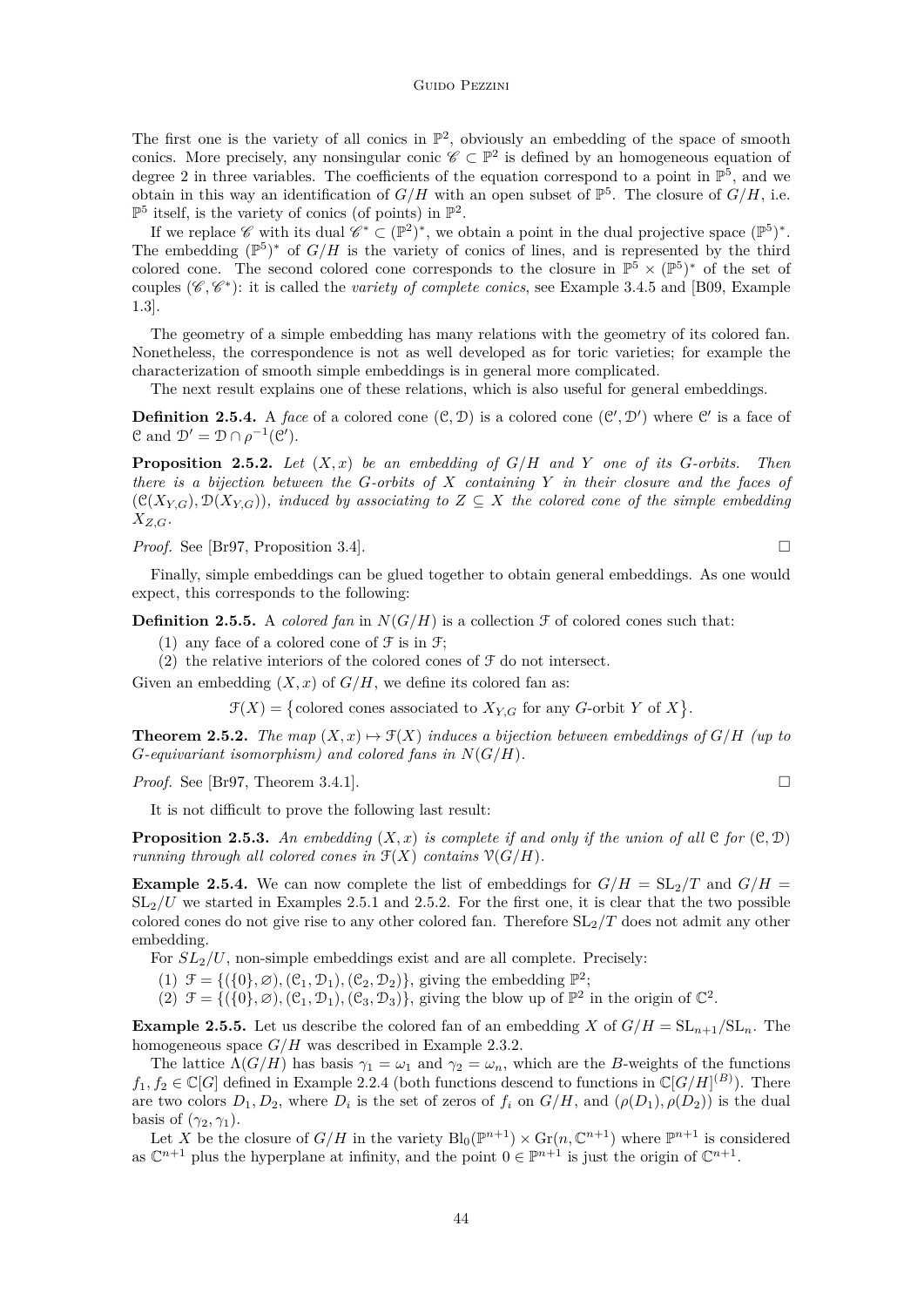<span id="page-13-0"></span>This embedding *X* is smooth, and its colored cones do not contain colors. Those of maximal dimension (= 2) give a subdivision of  $\mathcal{V}(G/H)$ :



2.6. **Functorial properties.** Let us discuss two functorial properties of the classification of embeddings. The first one is a generalization of dominant equivariant morphisms between toric embeddings of two given algebraic tori.

Let  $G/H$  and  $G/H'$  be two spherical homogeneous spaces with  $H \subset H'$ . Then the natural morphism:

$$
\varphi\colon G/H\to G/H'
$$

induces an injective homomorphism:

$$
\varphi^* \colon \Lambda(G/H') \to \Lambda(G/H)
$$

and a surjective linear map:

$$
\varphi_*\colon N(G/H)\to N(G/H')
$$

We define  $\mathcal{C}_{\varphi} = \ker \varphi_*$ . It is also possible to prove that  $\varphi_*(\mathcal{V}(G/H)) = \mathcal{V}(G/H')$ , using the lifting technique cited in the proof of Theorem [2.4.1.](#page-9-0)

**Definition 2.6.1.** We define  $\mathcal{D}_{\varphi}$  to be the set of colors:

$$
\mathcal{D}_{\varphi} = \left\{ D \in \Delta(G/H) \mid \overline{\varphi(D)} = G/H' \right\}
$$

We remark that if a color *D* is not in  $\mathcal{D}_{\varphi}$  then it is not difficult to show that  $\overline{\varphi(D)}$  is a color of  $G/H'.$ 

**Theorem 2.6.1.** Let  $(X, x)$  and  $(X', x')$  two embeddings resp. of  $G/H$  and  $G/H'$ . Then  $\varphi$  extends *to a G-equivariant map*  $X \to X'$  *if and only if*  $\mathcal{F}(X)$  *dominates*  $\mathcal{F}(X')$ *, in the following sense: for each colored cone*  $(C, D) \in \mathcal{F}(X)$  *there exists*  $(C', D') \in \mathcal{F}(X')$  *such that*  $\varphi_*(C) \subseteq C'$  *and*  $\varphi_*(\mathcal{D} \setminus \mathcal{D}_\varphi) \subseteq \mathcal{D}'.$ 

*Proof.* See [\[Br97,](#page-21-0) Theorem 3.4.2]. □

**Example 2.6.1.** It is easy to check Theorem 2.6.1 for embeddings of Examples [2.5.1,](#page-11-0) [2.5.2,](#page-11-0) [2.5.4,](#page-12-0) and [2.5.3](#page-11-0) assuming some familiarity with the variety of complete conics.

The embedding of Example [2.5.5](#page-12-0) admits a *G*-equivariant surjective morphism to the unique non-trivial embedding  $X'$  of  $SL_{n+1}/GL_n$ . The variety  $X'$  can be described as:

$$
X' = \mathbb{P}^n \times \operatorname{Gr}(n, \mathbb{C}^{n+1}),
$$

and the morphism has an obvious definition which we leave to the Reader.

Our last theorem is a very useful result which describes all subgroups  $H' \supseteq H$  of *G* such that  $H'/H$  is connected. It is also a generalization of the fact that connected subgroups of an algebraic torus *T* are described by linear subspaces of  $N(T)$ .

**Definition 2.6.2.** A *colored subspace* of  $N(G/H)$  is a colored cone  $(\mathcal{C}, \mathcal{D})$  such that  $\mathcal{C}$  is a vector subspace of  $N(G/H)$ .

**Theorem 2.6.2.** *The map*  $H' \mapsto (\mathfrak{C}_{\varphi}, \mathfrak{D}_{\varphi})$  *is a bijection between the set of subgroups*  $H' \supseteq H$  *of G* such that  $H'/H$  is connected, and the set of colored subspaces of  $N(G/H)$ . For each such  $H'$ , *the map*  $\varphi$  *induces a bijection between*  $\Delta(G/H')$  *and*  $\Delta(G/H) \setminus \mathcal{D}_{\varphi}$ *.* 

*Proof.* See [\[Br97,](#page-21-0) Theorem 3.4.2]. □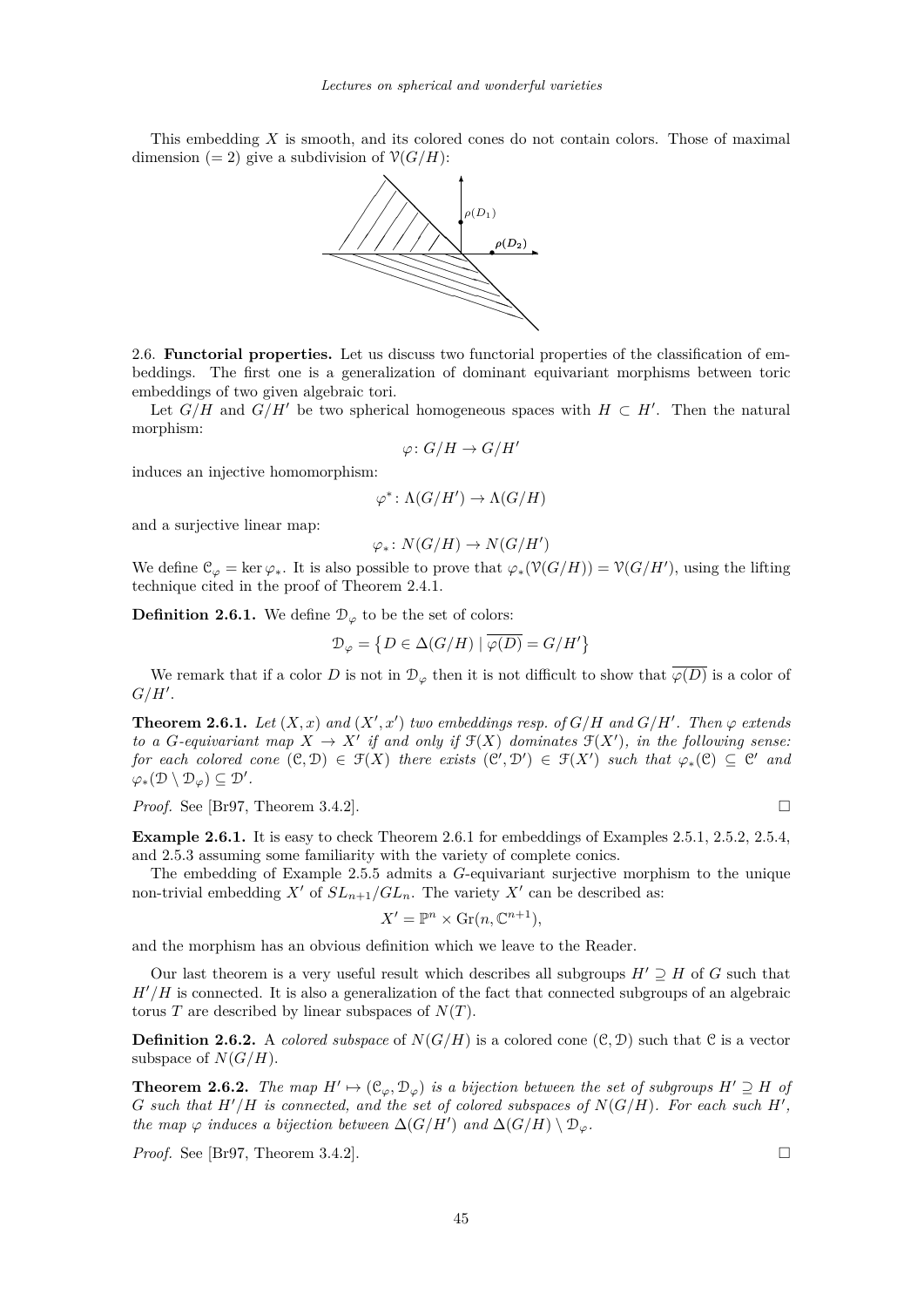# 3. Wonderful varieties

<span id="page-14-0"></span>Wonderful varieties first appeared in the work of De Concini and Procesi [\[DP83\]](#page-21-0), where they constructed special embeddings for symmetric homogeneous spaces  $G/N_G G^{\theta}$ . Here  $G^{\theta}$  is the subgroup of elements fixed by a given involution  $\theta: G \to G$ .

These embeddings shared very nice properties, and were used to approach in a new way classical problems in enumerative geometry: for example counting the number of quadrics simultaneously tangent to nine given quadrics in  $\mathbb{P}^3$ .

Their properties were then taken as axioms of the class of wonderful varieties, and apparently do not involve at all what we have seen in the previous Sections. In [\[Lu96\]](#page-21-0) Luna showed that such varieties are always spherical, and we will see an alternative definition based upon the theory of embeddings.

We start with the properties of a more general family of spherical varieties, which is interesting on its own.

## 3.1. **Toroidal embeddings.**

**Definition 3.1.1.** An embedding  $(X, x)$  is *toroidal* if no color contains a *G*-orbit. Equivalently, if all colored cones  $(\mathcal{C}, \mathcal{D}) \in \mathcal{F}(X)$  satisfy  $\mathcal{D} = \emptyset$ .

In the case of toroidal embeddings we can give a much stronger local structure theorem:

**Theorem 3.1.1.** Let *X* be a toroidal embedding and  $Y \subseteq X$  a closed *G*-orbit, let *P* be the stabilizer *of*  $X_{Y,B}$  *and choose a Levi subgroup*  $L \subseteq P$ *. Then, as in Theorem [2.3.1,](#page-7-0) there exists an affine L-stable L-spherical closed subvariety M of XY,B such that the action morphism:*

$$
P^u \times M \to X_{Y,B}
$$

*is a P-equivariant isomorphism. For any such M:*

- (1) *the action of* (*L, L*) *on M is trivial, therefore M is a toric variety under the action of a quotient of the torus*  $L/(L, L)$ *;*
- (2) *the intersection with M induces a bijection between G-orbits in X and L-orbits in M.*

*Proof.* See [\[Br97,](#page-21-0) Proposition 2.4.1]. □

The proof of above theorem uses Theorem [2.3.1;](#page-7-0) one of the other ingredients is the following result, which is nice to single out:

**Lemma 3.1.1.** Let  $H$  be a subgroup of  $G$  such that  $G = BH$ . Then  $H$  contains  $(G, G)$ .

*Proof.* We can suppose that *G* is semisimple, and it is not difficult to show that  $G = BH$  implies  $G = BH^{\circ}$ . Consider the semisimple group  $K = H^{\circ}/(H^{\circ})^r$ : since  $G = BH^{\circ}$  then  $G/B = H/B \cap H$ . Hence the flag varieties of *G* and *K* are equal. Therefore the ranks of *G* and *K* are equal, being the ranks of the Picard group of the respective flag varieties, and they have the same number of roots (being the double of the dimensions of the respective flag varieties). It follows that  $\dim G = \dim K$ and thus  $G = K$ .

Obviously, Corollary [2.3.2](#page-7-0) holds for toroidal varieties too. Here it is in some sense particularly relevant, due to the following:

**Proposition 3.1.1.** *Let*  $X$  *be a toroidal simple embedding, with colored cone*  $(C_X, \emptyset)$ *. Then the convex cone associated to the affine toric variety*  $M$  *is*  $C_X$ *.* 

The Proposition follows at once from Theorem 3.1.1, and its importance comes from the fact that smoothness of toric varieties is easily checked on the associated convex cones.

# 3.2. **The cone of invariant valuations and canonical embeddings.**

**Theorem 3.2.1.** Let *X* be a spherical variety. Then  $\mathcal{V}(X)$  is a convex polyhedral cone which spans *N*(*X*)*. Moreover, it can be defined as:*

$$
\mathcal{V}(X) = \{ \eta \in N(X) \mid \langle \eta, \sigma_i \rangle \leq 0, \ i = 1, \dots, n \}
$$

*where*  $\sigma_1, \ldots, \sigma_n \in \Lambda(X)$  *are linearly independent.*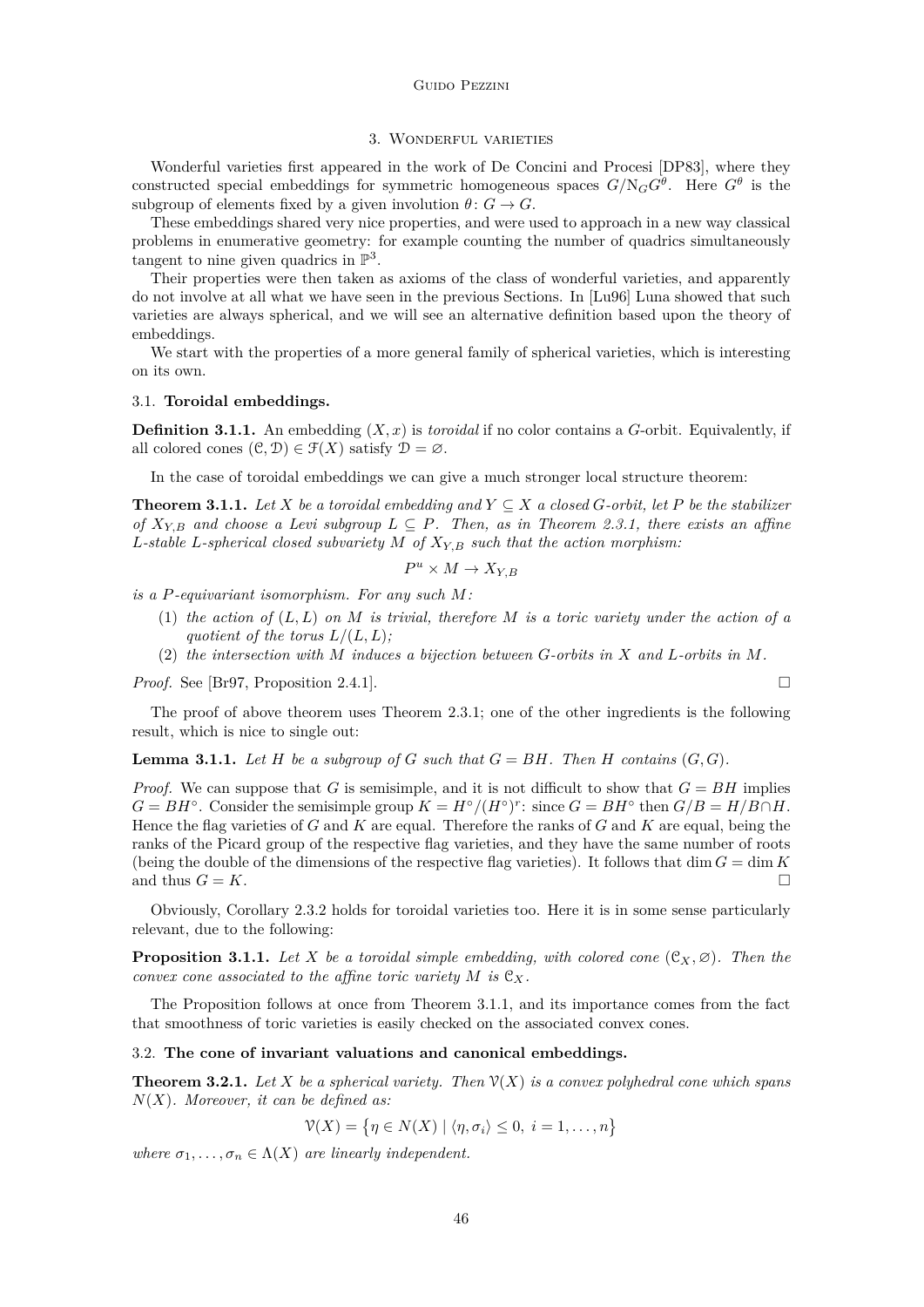<span id="page-15-0"></span>*Proof.* See [\[Br97,](#page-21-0) Theorem 4.1.1] for the first part of the Theorem. The proof of the second part is much more involved and is carried out in [\[Br90\]](#page-21-0) where it rests ultimately on a case-by-case verification. See also [\[K96\]](#page-21-0) for a proof with a different approach.  $\Box$ 

Theorem [3.2.1](#page-14-0) suggests the possible existence of a simple toroidal embedding which is in some sense "distinguished": the one associated to the colored cone  $(\mathcal{V}(G/H), \varnothing)$ . Its interest comes from the fact that it would only depend on  $G/H$ , without any further choice.

Unfortunately, the cone  $\mathcal{V}(G/H)$  is not always strictly convex: namely, its linear part has a precise relationship with the group  $(N_GH/H)^{\circ}$ .

#### **Theorem 3.2.2.**

(1) *There exists a choice of*  $\sigma_1, \ldots, \sigma_n$  *as in Theorem [3.2.1,](#page-14-0) such that:* 

$$
N_G H/H \cong \text{Hom}\left(\frac{\Lambda(G/H)}{\text{span}_{\mathbb{Z}}\{\sigma_1,\ldots,\sigma_n\}},\mathbb{C}^*\right).
$$

As a consequence, the group  $N_GH/H$  is diagonalizable and its dimension is equal to the *dimension of the linear part of*  $\mathcal{V}(G/H)$ *.* 

(2) *We have a short exact sequence:*

$$
0 \to \mathcal{V}(G/H) \to N(G/H) \to N(G/N_GH) \to 0.
$$

(3) If *H* is *B*-spherical, the group  $N_GH$  is the stabilizer on the right of  $BH \subseteq G$ ; we also have  $N_GH = N_G(H^{\circ}).$ 

*Proof.* See [\[Br97,](#page-21-0) Theorem 4.3]. □

#### **Corollary 3.2.1.**

- (1) *The cone*  $\mathcal{V}(G/H)$  *is strictly convex if and only if*  $N_GH/H$  *is finite.*
- (2) The subgroup *H* contains a maximal unipotent subgroup of *G* if and only if  $\mathcal{V}(G/H)$  =  $N(G/H)$ *.*

*Proof.* Part (1) follows immediately from Theorem 3.2.2. We prove part (2). Suppose that  $\mathcal{V}(G/H) = N(G/H)$ ; from Theorem 3.2.2 it follows that  $G/N_GH$  has rank 0, in other words  $N_GH$  is a parabolic subgroup. The quotient  $N_GH/H$  is diagonalizable, therefore *H* contains a maximal unipotent subgroup of  $N_GH$  and thus of  $G$ .

Inversely, suppose that *H* contains a maximal unipotent subgroup *U*. We know that the normalizer of *U* is a Borel subgroup, hence  $\mathcal{V}(G/U) = N(G/U)$ . Then  $\mathcal{V}(G/H)$  is a vector space too, as a consequence of [§2.6.](#page-13-0)  $\Box$ 

The two above results are easily verified on all the examples we have given so far.

**Definition 3.2.1.** If  $N_GH/H$  is finite then we define the *canonical embedding* of  $G/H$  to be the simple embedding associated to the colored cone  $(\mathcal{V}(G/H), \varnothing)$ .

It is immediate to check that if the canonical embedding exists, it is the unique simple toroidal complete embedding of *G/H*.

It exists if and only if *H* has finite index in its normalizer. We remark that thanks to Theorem 3.2.2 we know that  $N_G(N_GH) = N_GH$ ; as a consequence, a spherical homogeneous space of the form  $G/N_GH$  always admit a canonical embedding.

3.3. **Wonderful varieties.** Let us define wonderful varieties with the original definition, coming from the properties of the De Concini-Procesi compactifications of symmetric homogeneous spaces.

**Definition 3.3.1.** Let *X* be a *G*-variety. Then *X* is *wonderful* if:

- (1) *X* is smooth and complete;
- (2) *X* contains an open *G*-orbit  $X_G^{\circ}$ , whose complementary is the union of smooth *G*-stable prime divisors  $X^{(1)}, \ldots, X^{(r)}$ , which have normal crossings and non-empty intersection;
- (3) for all  $x, y \in X$  we have:

 $Gx = Gy \Longleftrightarrow \{i \mid X^{(i)} \ni x\} = \{j \mid X^{(j)} \ni y\}.$ 

The number *r* is by definition the *rank* of *X*, and the union of the *G*-stable prime divisors is called the *boundary* of *X*, denoted *∂X*.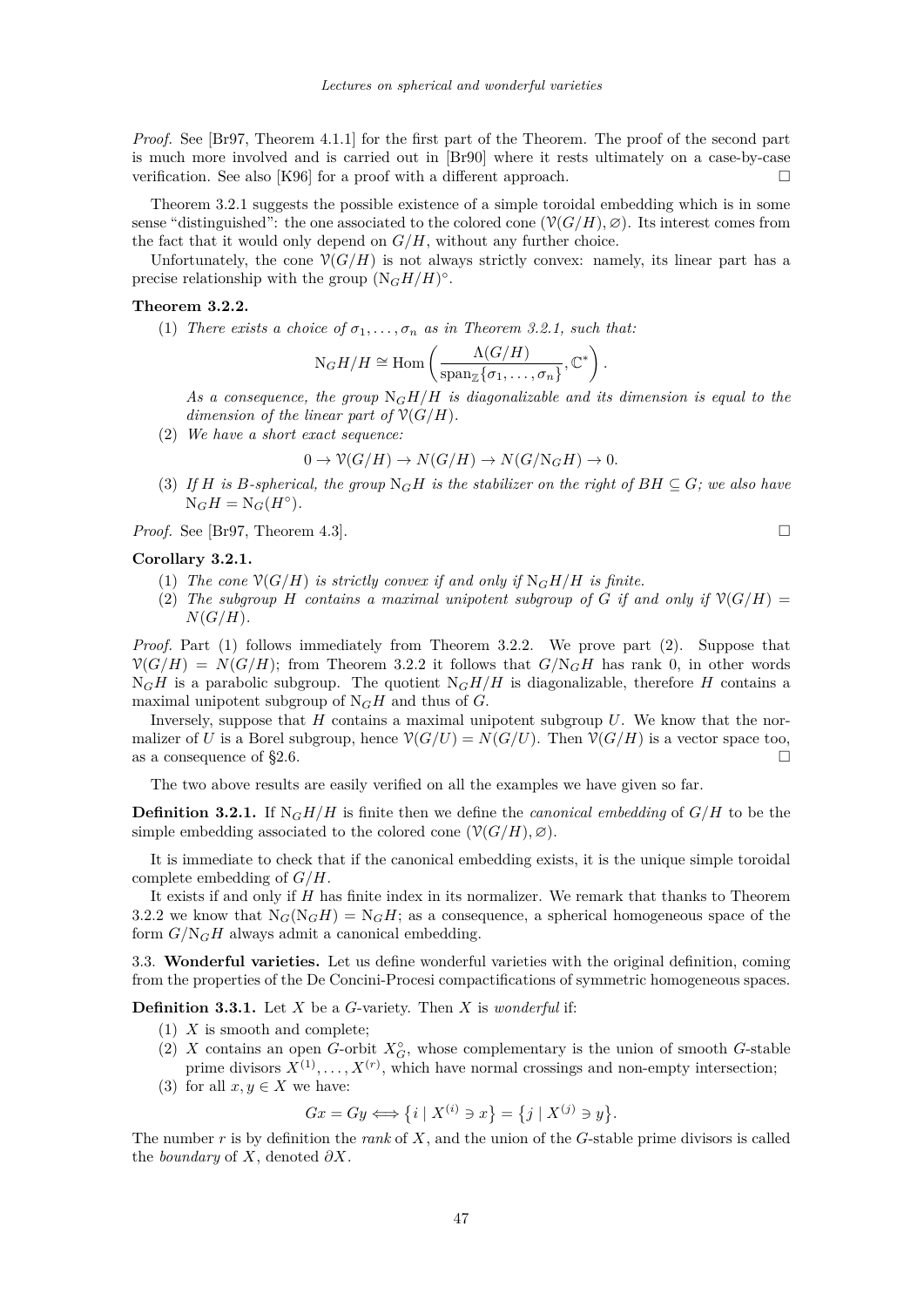<span id="page-16-0"></span>As an immediate consequence, on a wonderful variety *X* the *G*-orbits are exactly the sets:

$$
\bigcap_{i \in I} X^{(i)} \setminus \bigcup_{j \notin I} X^{(j)}
$$

for any subset  $I \subseteq \{1, 2, \ldots, r\}$ . So a wonderful variety has  $2^r$  orbits, and only one is closed. Being simple and complete, a wonderful variety is always projective, thanks to Corollary [2.2.1.](#page-6-0)

We remark that Definition [3.3.1](#page-15-0) does not assume  $X$  to be spherical. This is actually a consequence, as shown by Luna:

**Theorem 3.3.1.** *Any wonderful G-variety is spherical.*

*Proof.* See [\[Lu96\]](#page-21-0).

We will give several examples of wonderful varieties at the end of [§3.4,](#page-17-0) together with some relevant invariants.

We now show that wonderful varieties can be defined purely in terms of embeddings.

**Proposition 3.3.1.** *A spherical variety is wonderful if and only if it's the canonical embedding of its open G-orbit and this embedding is smooth. The ranks as wonderful variety and as spherical variety coincide.*

*Proof.* Let *X* be the smooth canonical embedding of *G/H* with rank *r* as a spherical variety: we prove it's wonderful of rank *r*. First of all it is simple and projective, and all its *G*-stable prime divisors contain its closed orbit *Y* . Consider the local structure of *XY,B* as in Theorem [3.1.1.](#page-14-0) Then *M* is a smooth affine toric variety; it also has a fixed point because *T* has a fixed point in  $X_{Y,B}$ lying on the closed *G*-orbit *Y* (the unique point fixed by *B*<sub>−</sub>). It follows that  $M \cong \mathbb{C}^r$  where *r* is the rank of *G/H*. Its dimension is correct because  $\mathcal{V}(G/H)$  is strictly convex therefore its equations (as in Theorem [3.2.1\)](#page-14-0) are exactly *r*.

The correspondence between *G*-orbits on *X* and *T*-orbits on *Y* implies that the *G*-stable prime divisors of *X* cut *M* along its *r* coordinate hyperplanes, so they are smooth with normal crossings. It also implies readily axiom [\(3\)](#page-15-0) of Definition [3.3.1,](#page-15-0) since it is obviously true for *M*.

Now let *X* be a wonderful variety, of rank *r*. Then it is spherical, smooth, simple and projective, with open orbit  $G/H$  and closed orbit  $Y$ ; it remains to show that it is toroidal, and its rank  $r'$  as spherical variety is equal to *r*. Let  $(\mathcal{C}(X), \mathcal{D}(X))$  be its colored cone. Recall that  $\partial X$  denotes the set of the *r* prime *G*-stable divisors of *X*. Hence  $\mathcal{C}(X)$  is generated as a convex cone by  $\rho(\mathcal{D}(X))$ and  $\rho(\partial X)$ , and contains  $\mathcal{V}(G/H)$ . It also follows that  $\mathcal{V}(G/H)$  is strictly convex and simplicial, defined by  $r'$  equations as in Theorem [3.2.1.](#page-14-0) Thus  $G/H$  admits a canonical embedding  $X'$ .

Consider now  $\rho(\partial X)$  in view of the structure of the *G*-orbits of *X*. Proposition [2.5.2](#page-12-0) and the orbit structure of *X* imply that any subset of  $\rho(\partial X)$  generates a face *F* of  $\rho(\partial X)$ , in such a way that *F* is also a face of  $\mathcal{C}(X)$  and its relative interior intersects  $\mathcal{V}(G/H)$ . In other words  $\rho(\partial X)$ must be a simplicial cone equal to  $\mathcal{C}(X)$  and to  $\mathcal{V}(G/H)$ . It follows also that  $r = r'$ .

Finally, we must prove that  $\mathcal{D}(X) = \emptyset$ . Consider the canonical embedding X' of  $G/H$ . The identity of  $G/H$  extends to a *G*-equivariant map  $\varphi: X' \to X$ , and applying Proposition [2.5.2,](#page-12-0) we see that  $\varphi$  induces a bijection between *G*-orbits of *X* and *X'*. In particular  $\varphi^{-1}(Z) = Z'$ , where *Z* and *Z*<sup> $\prime$ </sup> are the closed *G*-orbits of resp. *X* and *X*<sup> $\prime$ </sup>. The crucial observation is that this bijection preserves the dimensions, another easy consequence of the structure of orbits of *X*.

Suppose that there exists  $D \in \mathcal{D}(X)$  and call  $D'$  the closure in  $X'$  of  $D \cap X_G^{\circ}$ . Then  $D \supset Z$ , but  $D' \not\supseteq Z'$ . We have that  $\varphi(D') = D$ , which implies that  $(\varphi|_{D'})^{-1}(Z) = \varphi^{-1}(Z) \cap D' = Z' \cap D'$  has some irreducible component with same dimension as *Z*. This is in contradiction with *D'*  $\phi$  *Z'*. □

Hence a spherical homogeneous space admits at most one wonderful embedding: namely its canonical one, in the case it exists and is smooth.

The question whether a spherical homogeneous space admits a wonderful embedding is not yet completely settled. We have already seen the necessary condition that  $N<sub>G</sub>H/H$  be finite, but this is not sufficient (see Example [3.4.3\)](#page-18-0).

A sufficient condition is for example that  $N_GH = H$ , as shown by a deep theorem of Knop (see [\[K96\]](#page-21-0)). We skip its precise statement (see [\[B09,](#page-21-0) Theorem 3.9])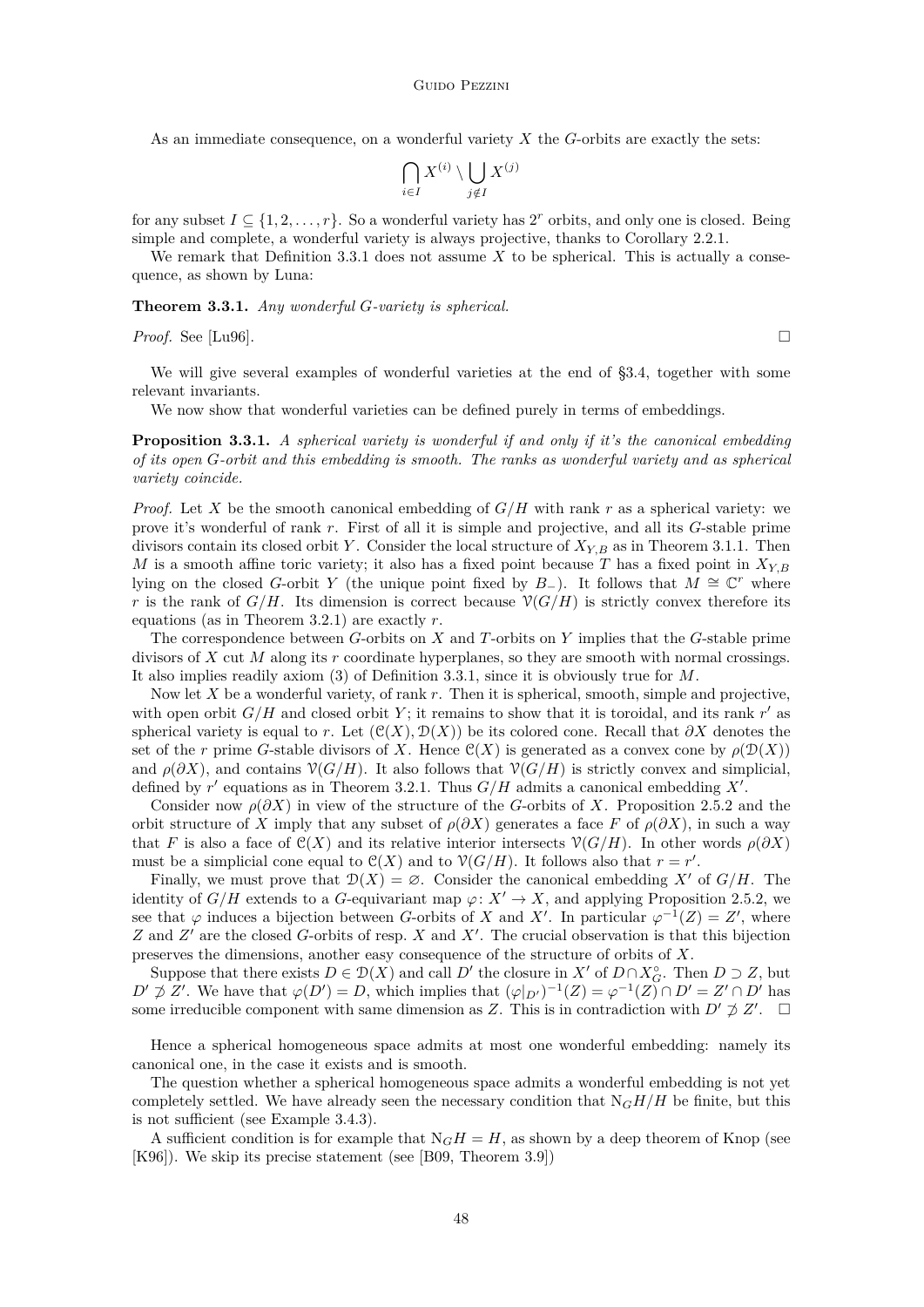<span id="page-17-0"></span>3.4. **Subvarieties.** From now on we assume that *X* is the wonderful embedding of a spherical homogeneous space *G/H*, of rank *r*.

Let *Y* be a *G*-stable closed subvariety of *X*. Definition [3.3.1](#page-15-0) implies that *Y* is the intersection of some of the prime divisors:

$$
Y = \bigcap_{i \in I} X^{(i)}
$$

for some subset  $I \subseteq \{1, 2, \ldots, r\}$ , and any choice of *I* will produce such a subvariety. It also follows immediately that *Y* is wonderful, of rank  $r - |I|$ .

In other words, we have seen in the proof of Proposition [3.3.1](#page-16-0) that the prime divisors  $X^{(i)}$ "intersect like" the coordinate hyperplanes in  $\mathbb{C}^r$ ; any intersection of some of them gives a wonderful subvariety.

Another consequence of the local structure of *X* is that the *B*-weights in the statement of Theorem [3.2.1](#page-14-0) can be chosen to be a basis of the lattice  $\Lambda(X)$ . This choice gives an important invariant of *X*: its *spherical roots*. The *T*-equivariant isomorphism  $M \cong \mathbb{C}^r$  shows that they can also be defined in the following alternative way:

**Definition 3.4.1.** Let  $z \in X$  be the unique point fixed by  $B_$ ; it lies on  $Z = Gz$  the unique closed *G*-orbit. Then consider the vector space:

T*zX/*T*zZ*

which is naturally a *T*-module. Its *T*-weights are called *spherical roots* of *X*, and their set is denoted by  $\Sigma_X$ .

Spherical roots are in bijection both with 1-codimensional *G*-stable closed subvarieties, and with  $(r-1)$ -codimensional ones. Indeed for any  $\sigma \in \Sigma_X$  one can define a correspondence:

$$
\sigma \longleftrightarrow X^{\sigma} \longleftrightarrow X_{\sigma}
$$

where  $X^{\sigma}$  is the wonderful subvariety of rank  $r-1$  uniquely determined by  $\Sigma_{X^{\sigma}} = \Sigma_{X} \setminus \{\sigma\}$ , and *X*<sup>*σ*</sup> is the rank 1 wonderful subvariety uniquely determined by  $\Sigma_{X_\sigma} = {\sigma}.$ 

At this point the set of spherical roots of any wonderful subvariety *Y* of *X* is clear. From our analysis follows immediately also  $\Lambda(Y)$ , which is equal to span<sub> $\mathbb{Z}_Y$ </sub>, and  $\mathcal{V}(Y)$  which is given by equations  $\langle \cdot, \sigma \rangle \leq 0$  for all  $\sigma \in \Sigma_Y$ . It remains the set of colors, for which it holds:

**Proposition 3.4.1.** *Let Y be any wonderful subvariety of X, and*  $D \in \Delta_X$ *. Then*  $D \cap Y$  *is the union of some colors of Y*. Furthermore, any color of *Y is some irreducible component of*  $D \cap Y$ *for some*  $D \in \Delta_X$ *.* 

*Proof.* We must prove that  $D \cap Y$  has no *G*-stable irreducible component, but this follows from the fact that *D* doesn't contain the unique closed *G*-orbit  $Z \subseteq Y \subseteq X$ . The second part can be proven using the same approach as Corollary [2.2.2,](#page-6-0) and we leave the details to the Reader.  $\square$ 

It is possible to determine precisely the irreducible components of  $D \cap Y$  and the induced functionals on  $\Lambda(Y)$ , but we do not state here a precise result. It would require Lemmas [3.6.1](#page-20-0) and [3.6.2,](#page-20-0) and a further analysis of the relationship between colors and spherical roots. We refer to [\[BL08,](#page-21-0) Proposition 1.2.3] and [\[Lu97,](#page-21-0) §3.5].

We now give some examples of wonderful varieties, together with their colors and spherical roots.

**Example 3.4.1.** The wonderful varieties of rank 0 are exactly the complete homogeneous spaces *G/P* for *P* a parabolic subgroup of *G*, see Corollary [2.3.1.](#page-7-0) Their colors are the closures of the Bruhat cells of codimension 1 in *G/P*.

**Example 3.4.2.** The group  $G = SL_2$  admits exactly 4 wonderful *G*-varieties (see also [\[Br09,](#page-21-0) Example 2.11.2]). They are:

- (1)  $X = \{a \text{ point}\}\$  with trivial *G*-action.
- (2)  $X = G/B \cong \mathbb{P}^1$ , the flag variety of SL<sub>2</sub>.
- (3)  $X = \mathbb{P}^1 \times \mathbb{P}^1$ , which has spherical root  $\alpha_1$ .
- (4)  $X = \mathbb{P}^2 = \mathbb{P}(\text{Sym}^2(\mathbb{C}^2))$  where  $\text{SL}_2$  acts linearly on  $\mathbb{C}^2$ . This variety can also be seen as the quotient of  $\mathbb{P}^1 \times \mathbb{P}^1$  by  $(p,q) \sim (q,p)$ . It has spherical root  $2\alpha_1$ , and only one color *D* with  $\langle \rho(D), 2\alpha_1 \rangle = 2$ .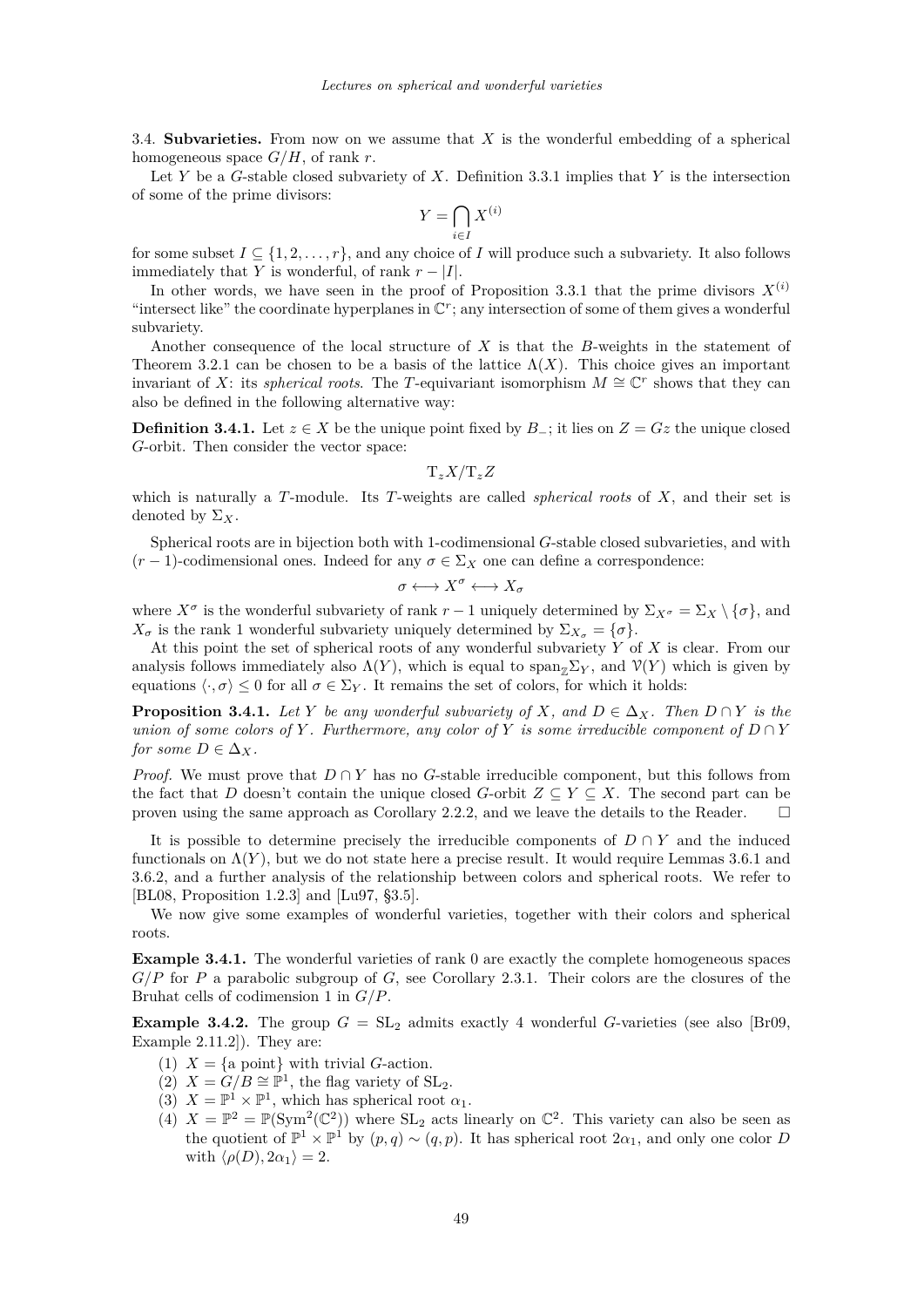<span id="page-18-0"></span>**Example 3.4.3.** The symmetric homogeneous spaces  $G/H = H \times H/\text{diag}(H)$  for *H* semisimple adjoint admit a wonderful compactification *X*, as shown in [\[DP83\]](#page-21-0). Denote by  $\alpha_1, \ldots, \alpha_n$ ,  $\alpha'_1, \ldots, \alpha'_n$  the simple roots of the two copies of *H*. Then *X* has spherical roots  $\sigma_i = \alpha_i + \alpha'_i$  for  $i = 1, \ldots, n$ . There are *n* colors, and the values of their functionals on the spherical roots are given by the Cartan matrix of *H*.

For  $PSL<sub>2</sub>$  there is an elementary description of *X* as the projective space of  $2 \times 2$  matrices, i.e.:

$$
X=\mathbb{P}(\mathscr{M}_{2\times 2}(\mathbb{C})),
$$

with the action of  $PSL_2 \times PSL_2$  by left and right multiplication. The group  $SL_2$  admits a wonderful compactification too, and it's the only non-adjoint simple group with this property. The compactification is:

$$
X = \{ad - bc = t^2\} \subset \mathbb{P}(\mathcal{M}_{2 \times 2} \oplus \mathbb{C}).
$$

where  $\begin{pmatrix} a & b \\ c & d \end{pmatrix} \in \mathcal{M}_{2\times 2}$ ,  $t \in \mathbb{C}$ . The spherical root in this case is  $\frac{1}{2}(\alpha_1 + \alpha_1')$ .

**Example 3.4.4.** Let  $G = SL_{n+1} \times SL_{m+1}$ , and choose the Borel subgoup *B* to be the set of couples of upper triangular matrices. Call  $\alpha_1, \ldots, \alpha_n$  the simple roots of  $SL_{n+1}$ , and  $\alpha'_1, \ldots, \alpha'_m$ those of  $SL_{m+1}$ . Define the variety:

$$
X = \left\{ (E, F, M) \mid \begin{array}{l} E \in \text{Gr}(2, \mathbb{C}^{n+1}), \\ F \in \text{Gr}(2, \mathbb{C}^{m+1}), \\ p \in \mathbb{P}(\text{Hom}(E, F)) \end{array} \right\}.
$$

The group *G* has a natural action on *X*, which is obvious on the coordinates *E* and *F*, and on  $p = [M]$  is given by:

$$
(g_1, g_2)p = [(g_1, g_2)M] = [g_2 \circ M \circ g_1^{-1}]
$$

where  $M \in \text{Hom}(E, F)$  and  $(q_1, q_2) \in G$ .

The variety *X* is wonderful of rank 1, and its *G*-stable prime divisor is:

$$
X^{(1)} = \{ \text{rank } M = 1 \}.
$$

The spherical root is  $\sigma_1 = \alpha_1 + \alpha'_1$ , and there are three colors:

$$
D_1 = \{ [M] \notin D_1 \cup D_2, \ \pi(M) \text{ is upper triangular} \};
$$
  
\n
$$
D_2 = \{ E \cap \text{span}\{e_1, \dots, e_{n-1}\} \neq \{0\} \};
$$
  
\n
$$
D_3 = \{ F \cap \text{span}\{e'_1, \dots, e'_{m-1}\} \neq \{0\} \}.
$$

where  $(e_1, \ldots, e_{n+1})$  and  $(e'_1, \ldots, e'_{m+1})$  are the canonical bases of  $\mathbb{C}^{n+1}$  and  $\mathbb{C}^{m+1}$ , and  $\pi(M) \in$  $Hom(\text{span}\{e_n, e_{n+1}\}, \text{span}\{e'_m, e'_{m+1}\})$  is induced by *M* in an obvious way using the projections along span $\{e_1, \ldots, e_{n-1}\}\$  and span $\{e'_1, \ldots, e'_{m-1}\}\$ . The values of  $\rho(D_1), \rho(D_2)$  and  $\rho(D_3)$  on  $\sigma_1$ are resp. 2*,* −1*,* −1.

This variety is obtained from the wonderful compactification above defined of  $PSL_2 \times PSL_2/diag(PSL_2)$ via a procedure called *parabolic induction*.

**Example 3.4.5.** The variety X of complete conics is the wonderful compactification of the homogeneous space  $SL_3/SO_3C(SL_3)$ . It has rank 2 and can be described as follows:

$$
X = \{ ([A], [B]) \in \mathbb{P}(\mathcal{M}_{3\times 3}) \times \mathbb{P}(\mathcal{M}_{3\times 3}) \mid AB \in \mathbb{C} \cdot 1_{3\times 3} \}.
$$

where  $1_{3\times 3}$  is the unit  $(3 \times 3)$ -matrix. The two *G*-stable divisors are:

$$
X^{(1)} = \{A \text{ non-invertible}\},
$$
  

$$
X^{(2)} = \{B \text{ non-invertible}\}.
$$

The spherical roots are  $\sigma_1 = 2\alpha_1$  and  $\sigma_2 = 2\alpha_2$ .

**Example 3.4.6.** Let  $G = \text{Sp}_{2a} \times \text{Sp}_{2b}$ , and call  $\Omega$ ,  $\Omega'$  the bilinear forms on  $\mathbb{C}^{2a}$  and  $\mathbb{C}^{2b}$  corresponding to  $\text{Sp}_{2a}$  and  $\text{Sp}_{2b}$ . Call  $\alpha_1, \ldots, \alpha_a$  the simple roots of  $\text{Sp}_{2a}$ , and  $\alpha'_1, \ldots, \alpha'_b$  those of  $\text{Sp}_{2b}$ . Consider the variety *X* of Example 3.4.4 for  $n + 1 = 2a$ ,  $m + 1 = 2b$ : *G* has a natural action on *X* defined in the same way as in Example 3.4.4.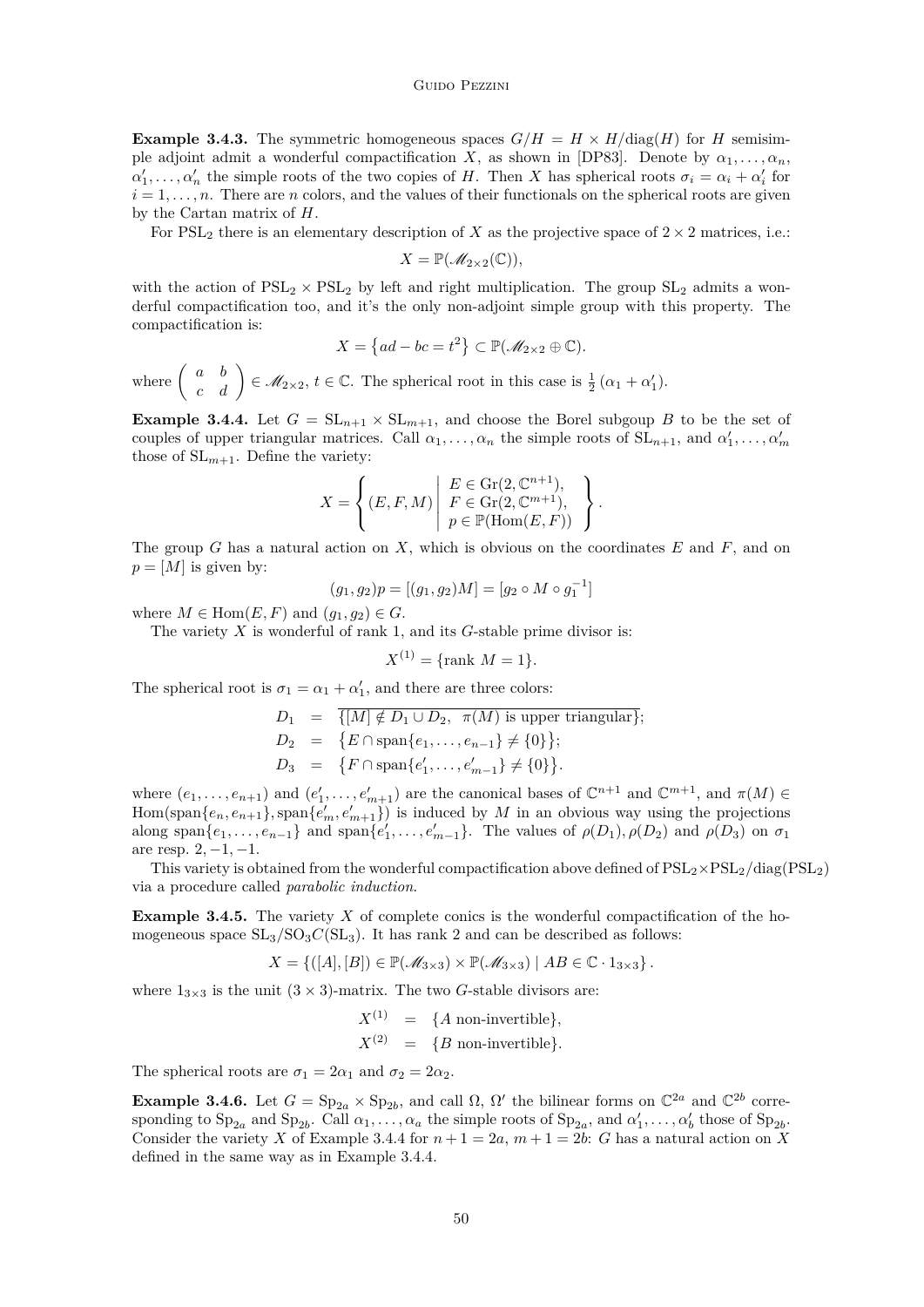Under this action *X* is wonderful of rank 3, with *G*-stable prime divisors:

$$
X^{(1)} = \{\text{rank } M = 1\},
$$
  
\n
$$
X^{(2)} = \{\Omega|_{E_1} = 0\},
$$
  
\n
$$
X^{(3)} = \{\Omega'|_{E_2} = 0\}.
$$

The three spherical roots are:

$$
\sigma_1 = \alpha_1 + \alpha'_1,
$$
  
\n
$$
\sigma_2 = \alpha_1 + 2\alpha_2 + \ldots + 2\alpha_{n-1} + \alpha_n,
$$
  
\n
$$
\sigma_3 = \alpha'_1 + 2\alpha'_2 + \ldots + 2\alpha'_{m-1} + \alpha'_m.
$$

The 3 colors *D*1*, D*2*, D*<sup>3</sup> are the same as before, and their induced functionals have the following values on the spherical roots:

$$
\begin{array}{c|cc}\n & \sigma_1 & \sigma_2 & \sigma_3 \\
\hline\n\rho(D_1) & 2 & 0 & 0 \\
\rho(D_2) & -1 & 1 & 0 \\
\rho(D_3) & -1 & 0 & 1\n\end{array}
$$

3.5. **Morphisms.** We have seen in [§2.6](#page-13-0) that colored subspaces of  $N(G/H)$  correspond to inclusions  $H \subseteq H'$  such that the quotient  $H'/H$  is connected. It is also clear that if  $G/H$  admits a canonical embedding, then  $G/H'$  has this property too, and from Theorem [2.6.1](#page-13-0) it follows that  $G/H \to G/H'$  extends to a *G*-equivariant surjective map between the two canonical embeddings.

Since in this case  $\mathcal{V}(G/H)$  is strictly convex, it is possible to simplify the correspondence between morphisms and colored subspaces, in the sense that we can state Theorem [2.6.2](#page-13-0) purely in terms of the functionals associated to colors.

**Definition 3.5.1.** Let  $\Delta'$  be a subset of  $\Delta_X$ . We say that  $\Delta'$  is *distinguished* if there exists a linear combination *η* of  $\rho(D)$  for  $D \in \Delta'$  with positive integer coefficients, such that  $\langle \eta, \sigma \rangle \geq 0$  for all  $\sigma \in \Sigma_X$ .

**Theorem 3.5.1.** Let *X* be a fixed wonderful variety. The map  $\varphi \mapsto \mathcal{D}_{\varphi}$  (in the notations of *[§2.6\)](#page-13-0) induces a bijection between G-equivariant surjective maps ϕ*: *X* → *X*<sup>0</sup> *(up to G-equivariant isomorphisms of*  $X'$ ) with connected fibers where  $X'$  is the canonical embedding of some spherical *homogeneous space*  $G/H'$ , and distinguished subsets of  $\Delta_X$ .

*Proof.* Consider a distinguished subset  $\Delta' \subseteq \Delta_X$ , and all possible linear combinations *η* as in the above Definition. For each such  $\eta$  we have  $-\eta \in \mathcal{V}(G/H)$ , and we can consider the face *F* of  $\mathcal{V}(G/H)$  of maximal dimension whose relative interior contains some  $-\eta$ . If we let C be the subspace spanned by *F* and  $\rho(\Delta')$ , then  $(\mathcal{C}, \Delta')$  is a colored subspace.

Viceversa, any map  $\varphi$  gives rise to a distinguished subset of colors  $\mathcal{D}_{\varphi}$ , and from the strict convexity of  $\mathcal{V}(G/H)$  we deduce that if  $\mathcal{D}_{\varphi} = \mathcal{D}_{\psi}$  for some other map  $\psi$ , then also  $\mathcal{C}_{\varphi} = \mathcal{C}_{\psi}$ .

From [§2.6](#page-13-0) we know that the colors of  $X'$  are in bijection with  $\Delta_X \setminus \Delta'$ , and that:

$$
N(G/H') = \frac{N(G/H)}{\mathcal{C}_{\varphi}}, \ \ \Lambda(G/H') = \big\{\gamma \in \Lambda(G/H) \mid \langle \eta, \gamma \rangle = 0 \ \forall \eta \in \mathcal{C}_{\varphi} \big\}.
$$

Also, the cone  $\mathcal{V}(G/H')$  is defined inside  $N(G/H')$  by equations which are in the monoid:

$$
\left\{ \sum_{\sigma \in \Sigma_X} n(\sigma) \sigma \mid n(\sigma) \in \mathbb{Z}_{\geq 0} \right\} \cap \Lambda(G/H').
$$

The irreducible elements of the above monoid are a basis of  $\Lambda(G/H')$  if and only if  $X'$  is smooth, i.e. if it's wonderful. We say in this case that  $\Delta'$  is (\*)-distinguished.

It is interesting to remark that no example is known of a distinguished but not (\*)-distinguished subset of colors, and a conjecture of Luna states that none exists in general.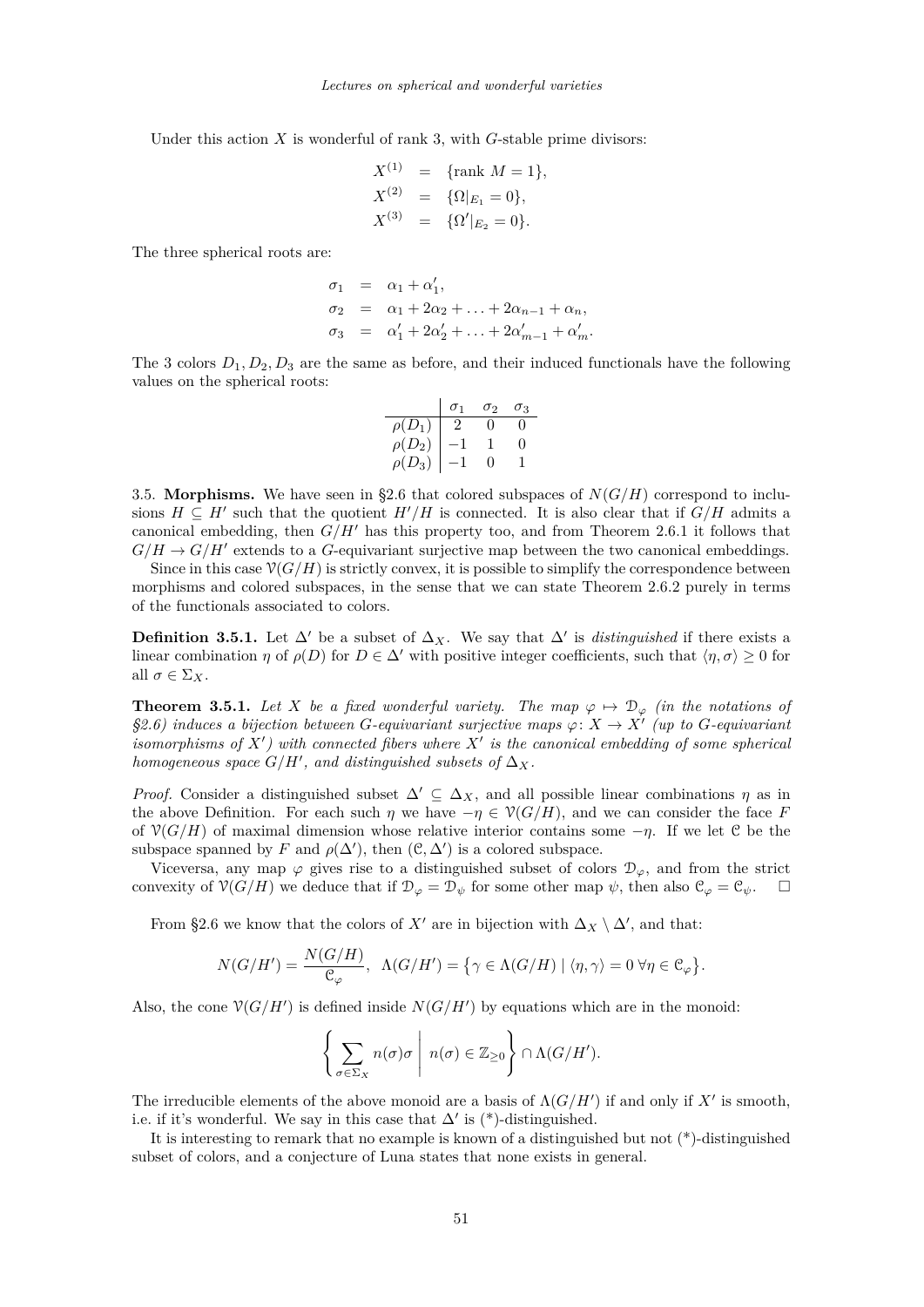<span id="page-20-0"></span>3.6. **The Cartan pairing of a wonderful variety.** The last topic of these notes is towards the classification of wonderful varieties. The invariants we have seen so far, namely the spherical roots and the colors, can be used to define some combinatorial object associated to a wonderful variety, called its *spherical system*. Luna conjectured in [\[Lu01\]](#page-21-0) that these spherical systems classify all wonderful varieties for adjoint groups. The conjecture has been verified in many particular cases, and Losev also proved in [\[L07\]](#page-21-0) the so called "uniqueness part", i.e. that these invariants separate wonderful varieties.

Luna also showed in [\[Lu01\]](#page-21-0) that a proof of this conjecture would lead to a complete classification of spherical homogeneous spaces.

We explain now why the behaviour of spherical roots and colors has a "discrete" nature, and thus can be represented by combinatorial objects. The first observation is that for any *G*, the set of all possible spherical roots of wonderful *G*-varieties is finite and known, thanks to the classification of wonderful varieties of rank 1 in [\[A83\]](#page-21-0), [\[HS82\]](#page-21-0), [\[Br89\]](#page-21-0).

Then, the functionals associated to colors do respect some rather strict conditions. We mention that the map  $\rho_X$  on colors can also be represented as a pairing:

$$
c_X \colon \text{span}_{\mathbb{Z}} \Delta_X \times \text{span}_{\mathbb{Z}} \Sigma_X \to \mathbb{Z}
$$

and this is called the *Cartan pairing* of *X*. The definition is motivated by the fact that for the wonderful compactification of an adjoint group *G* this pairing is represented by the Cartan matrix of *G*. We point out that  $\Sigma_X$  is always the set of simple roots of some root system (see [\[Br90\]](#page-21-0) and [\[K96\]](#page-21-0)), whereas the set of colors behaves in general in a much more complicated way than the coroots.

**Definition 3.6.1.** Let *X* be a wonderful *G*-variety,  $D \in \Delta_X$ , and  $\alpha$  a simple root of *G*. Then we say that *α moves*  $D$  if  $P_{\alpha}D \neq D$  where  $P_{\alpha}$  is the minimal parabolic subgroup of *G* containing *B* and associated to  $\alpha$ . We define  $\Delta(\alpha)$  to be the set of colors moved by  $\alpha$ .

**Lemma 3.6.1.** *For any simple root*  $\alpha$ , *the set*  $\Delta(\alpha)$  *has cardinality at most* 2*. More precisely, only one of the following cases can occur:*

- (1)  $\Delta(\alpha) = \varnothing$ *. In this case*  $\alpha$  *is among the simple roots associated to the stabilizer in G of*  $X_B^{\circ}$ .
- (2)  $\Delta(\alpha) = \{D\}$  *and no multiple of*  $\alpha$  *is in*  $\Sigma_X$ *. In this case:*

$$
\rho(D) = \alpha^{\vee}|_{\Lambda(X)}.
$$

(3)  $\Delta(\alpha) = \{D\}$  *and some multiple of*  $\alpha$  *is in*  $\Sigma_X$ *. In this case*  $2\alpha \in \Sigma_X$ *, and:* 

$$
\rho(D) = \frac{1}{2}\alpha^{\vee}|_{\Lambda(X)}
$$

*.*

(4) 
$$
\Delta(\alpha) = \{D^+, D^-\}
$$
. This case is equivalent to  $\alpha \in \Sigma_X$ , and we have:

$$
\rho(D^+) + \rho(D^-) = \alpha^\vee|_{\Lambda(X)}.
$$

*Proof.* See [\[Lu97,](#page-21-0) §3.2 and §3.4]. □

**Lemma 3.6.2.** *Let*  $\alpha, \beta$  *be simple roots. If*  $\alpha \perp \beta$  *and*  $\alpha + \beta$  *or*  $\frac{1}{2}(\alpha + \beta)$  *is in*  $\Sigma_X$ *, then*  $\Delta(\alpha) = \Delta(\beta) = \{D\}$  *and case (2) of the above Lemma occurs for both*  $\alpha$  *and*  $\beta$ *. Otherwise, if*  $\alpha$ *and*  $\beta$  *move the same color then*  $\alpha, \beta \in \Sigma_X$  *and*  $|\Delta(\alpha) \cup \Delta(\beta)| = 3$ *.* 

*Proof.* See [\[Lu01,](#page-21-0) Proposition 3.2]. □

The two above Lemmas can be proved using the technique of *localization* and then the known classifications of wonderful varieties of rank 1 and 2.

They are a crucial tool to reduce the combinatorial complexity of our invariants. Indeed, as soon as a color *D* is moved by simple roots which are not spherical roots, then its associated functional is immediately determined by  $\Sigma_X$  and the simple root(s) moving *D*. This almost allows us to "forget" about these colors, and focus only on the pairs of colors  $\Delta(\alpha) = \{D^+, D^-\}$  where *α* ∈  $\Sigma$ *x* ∩ *S*.

So, in the end, the only relevant invariants are these particular colors, the set  $\Sigma_X$ , and the set of simple roots moving no color. These elements form the so-called *spherical system* of a wonderful variety.